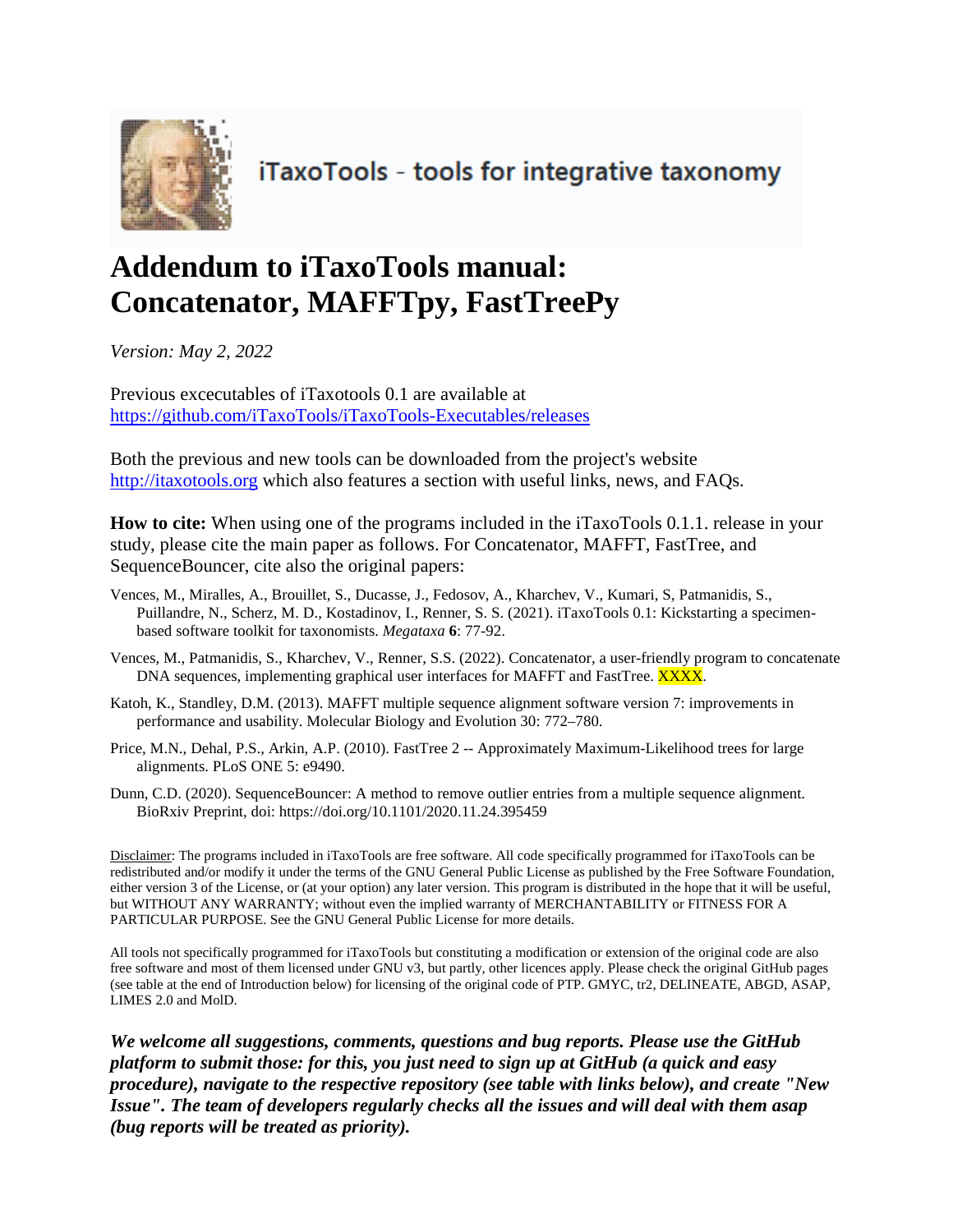## 1. Concatenator

#### **Example files provided:**

Concatenator\_examplefile.tsv Concatenator\_examplefile.nex Concatenator\_examplefile\_fasta1.fas Concatenator\_examplefile\_fasta2.fas

All example files are nucleotide sequences. They can be inspected in a text editor.

The first file is a tab-separated value (.tsv) file. Concatenator also recognizes alternatively the extension .tab for such files. This file is best opened and inspected in a spreadsheet editor such as Microsoft Excel. It contains, besides the sequence metadata, sequences of each marker in a separate column.

The second file is a multi-marker file in interleaved Nexus format. Each block of sequences corresponds to one marker. The nucleotide positions correspomnding to each marker are specified in the "sets" block.

The third and fourth example files are two files in fasta format, of which the first is aligned and the second is unaligned.

To test the functions of Concatenator, important either the tsv, or the Nexus, or one or both of the fasta files, and let the program guide you through the concatenation process.

Concatenator is a tool to manage files of multi-marker nucleotide sequences of different formats (although it can also be executed to convert single-marker files). It can deal with already aligned sequence files as well as with unaligned sequences (which it optionally can align using MAFFT). As output, the user can choose a variety of formats, including Nexus and tab-delimited table, but also single-marker fasta files. Therefore, the program can also be used for de-concatenation.

Note that the current version of Concatenator is designed to concatenate nucleotide sequences only. Nevertheless, the program will also be able to concatenate protein sequences, but several of its options will in that case not work or cause errors, in particular codon subsetting and MAFFT alignment (as we have only implemented nucleotide-alignment strategies from this latter program).

Note: For most of the options in the graphical user interface, Concatenator offers additional explanations and tips that show up when hovering with the cursor over the respective menus or checkboxes.

## Input/output formats

*tab-separated value file (.tsv or .tab)*. The following example shows the structure of this format. The seqid column is included to maintain consistency with tab files used in other iTaxoTools programs. None of the metadata fields are not compulsory. Each marker is in its own column, and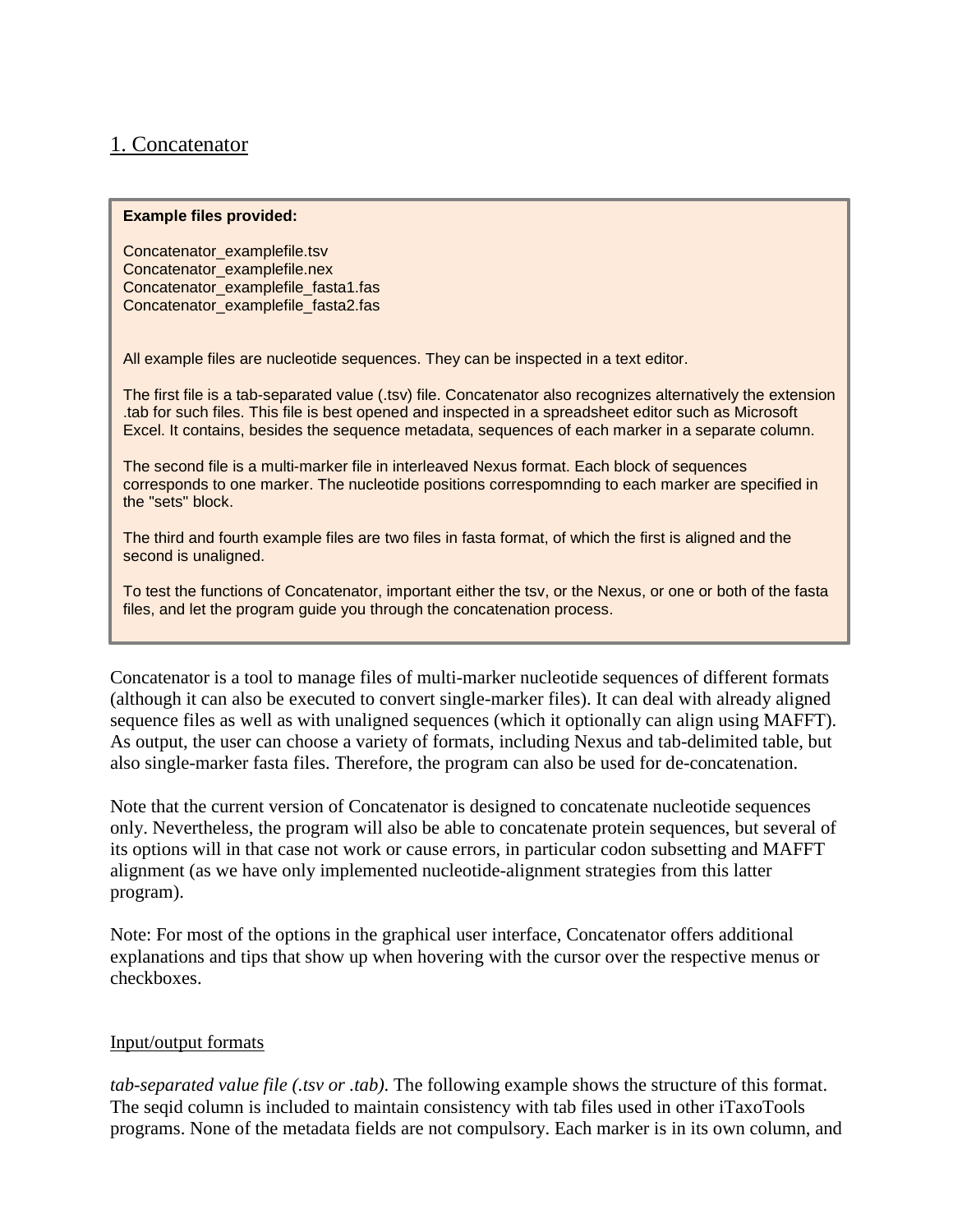the name preceded by "sequence\_" separated from the marker (gene) name by an underscore. The program will recognize this naming and use the string after "sequence\_" as marker name. This file format allows users

| seqid               | species         | specimen-       | locality   | sequence_16S      | sequence_cytb   | sequence coi     |
|---------------------|-----------------|-----------------|------------|-------------------|-----------------|------------------|
|                     |                 | voucher         |            |                   |                 |                  |
| sample1             | Mantella        | <b>ZCMV1234</b> | Andasibe   | <b>ACGTTTTTZC</b> | <b>GATTTAGA</b> | <b>TAAGGCTGC</b> |
|                     | aurantiaca      |                 |            |                   |                 |                  |
| sample2             | Mantella        | <b>ZCMV9876</b> | Andasibe   | <b>ACGTTTTAC</b>  | <b>GATCTAGA</b> | <b>TAAGGGTGA</b> |
|                     | aurantiaca      |                 |            |                   |                 |                  |
| sample3             | Mantella        | <b>FGZC345</b>  | Andasibe   | <b>ATGTTTTAC</b>  |                 | <b>TAAGGCTGA</b> |
|                     | aurantiaca      |                 |            |                   |                 |                  |
| sample4             | Mantella crocea | FGZC346         | Ranomafana | <b>ACGTAATAC</b>  | <b>GATTTATA</b> | <b>TATGGCTGA</b> |
| sample <sub>5</sub> | Mantella crocea | <b>MNHN1991</b> | Ranomafana | <b>ACGTAATAG</b>  | <b>AATTTATA</b> | <b>TATGGCTGA</b> |

*Nexus (.nex).* The following example shows the same data as in the tsv file example above. In this variant of the interleaved Nexus file, each marker is in a separate block, but this is not mandatory as the information on the boundaries between markers is specified by the charset commend in the "sets" block.

| #NEXUS                                                                                                                                                                                                                      |                                                                                      |
|-----------------------------------------------------------------------------------------------------------------------------------------------------------------------------------------------------------------------------|--------------------------------------------------------------------------------------|
| begin data;                                                                                                                                                                                                                 |                                                                                      |
| format datatype=DNA missing=N missing=? Gap=- Interleave=yes;                                                                                                                                                               |                                                                                      |
| dimensions Nchar=27 Ntax=5;                                                                                                                                                                                                 |                                                                                      |
| matrix                                                                                                                                                                                                                      |                                                                                      |
| Mantella aurantiaca ZCMV1234 Andasibe<br>Mantella_aurantiaca_ZCMV9876_Andasibe<br>Mantella aurantiaca FGZC345 Andasibe<br>Mantella_crocea_FGZC346_Ranomafana<br>Mantella crocea MNHN1991 Ranomafana                         | ACGTTTTTC<br>ACGTTTTAC<br>ATGTTTTAC<br><b>ACGTAATAC</b><br><b>ACGTAATAG</b>          |
| Mantella_aurantiaca_ZCMV1234_Andasibe<br>Mantella aurantiaca ZCMV9876 Andasibe<br>Mantella aurantiaca FGZC345 Andasibe<br>Mantella_crocea_FGZC346_Ranomafana<br>Mantella crocea MNHN1991 Ranomafana                         | GATTTAGA<br><b>GATCTAGA</b><br><b>NNNNNNNN</b><br><b>GATTTATA</b><br><b>AATTTATA</b> |
| Mantella aurantiaca ZCMV1234 Andasibe<br>Mantella aurantiaca ZCMV9876 Andasibe<br>Mantella_aurantiaca_FGZC345_Andasibe<br>Mantella crocea FGZC346 Ranomafana<br>Mantella crocea MNHN1991 Ranomafana<br>$\mathbf{r}$<br>end; | TAAGGCTGC<br>TAAGGGTGA<br>TAAGGCTGA<br>TATGGCTGA<br>TATGGCTGA                        |
| begin sets;                                                                                                                                                                                                                 |                                                                                      |
| charset $16S = 1-10i$<br>charset $cytb = 11-18$ ;<br>charset coi = $19-27$ ;                                                                                                                                                |                                                                                      |
| end;                                                                                                                                                                                                                        |                                                                                      |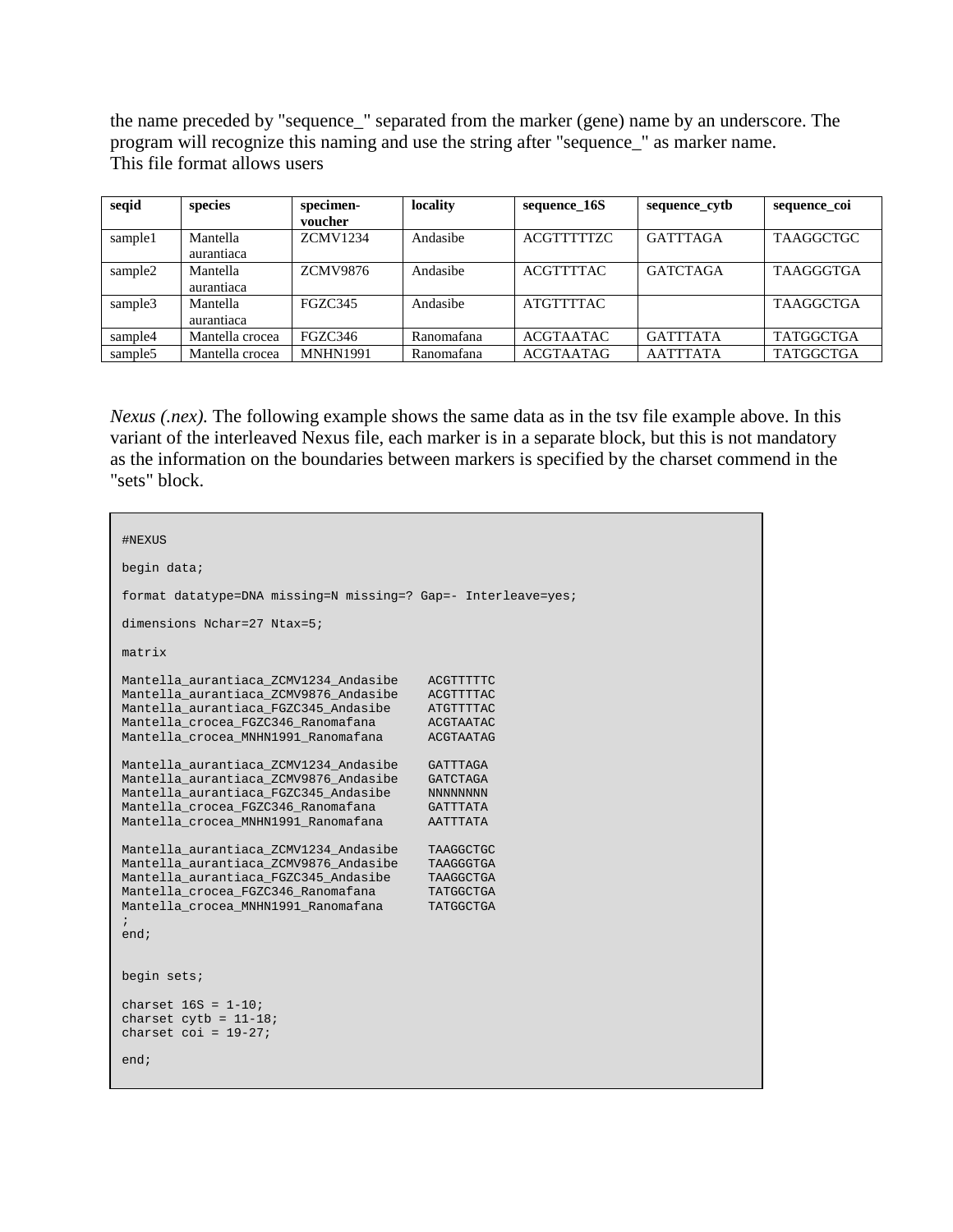*Fasta (.fas)*. If using fasta as input format, note that each file can only contain one marker, and the name of the fasta file will be used as marker name. You can add multiple markers to the program, of which each will be interpreted as including a different marker. You can also upload a ZIP-compressed archive containing multiple fasta files; such a ZIP file is also exported when selecting "Multifile Fasta" in the final step. The program allows to specify a single-fasta export of the concatenated data set (option "Concatenated Fasta"), but in this case the information of start/end of each marker will get lost.

*Phylip (.phy)*. Similar to Fasta files, each Phylip file used as input will be interpreted as including sequences from a single marker. Concatenator accepts as input (and outputs) strict and extended phylip format (i.e., with sequence names of exactly 10 characters, or with an extended number of characters). You can also upload a ZIP-compressed archive containing multiple Phylip files; such a ZIP file is also exported when selecting "Multifile Phylip" in the final step. The program allows to specify a single-phylip export of the concatenated data set (option "Concatenated Phylip"), but in t his case the information of start/end of each marker will get lost.

*Partitionfinder*. Although the program Partitionfinder (which determines the best partition and substitution model for the phylogenetic analysis of multi-marker nucleotide data sets) has been deprecated in favor of IQtree, it is still widely used in taxonomic studies that analyse a limited amount of markers, for instance with the program MrBayes. We have therefore included this legacy format in the output options. This option will produce a ZIP-archive which contains the concatenated alignment in Phylip format as well as a generic preference file for Partitionfinder (partition\_finder.cfg) containing the information on the character sets for each marker in the alignment. Note that the preferences in this cfg file are set for running Partitionfinder to find the best partitions for MrBayes; for other purposes, you can adjust the settings as instructed in the Partitionfinder manual.

*IQtree*. Similar to the deprecated Partitionfinder, IQtree can be used to determine the best partition and substitution models for each partition subset, for downstream partitioned phylogenetic analysis. With the "IQtree" option set for export, Concatenator produces a ZIP archive containing a concatenated Phylip file, and a Nexus file containing only the "sets" block with character set definitions. These two files are used as input for IQtree.

## Running Concatenator

The program is distributed as standalone executable for Windows and Linux. It should run in different Windows environments, including Windows 10 and Windows 7. Upon double-clicking the program icon, the starting window appears which gives some general information on the program.

The program is designed in form of a pipeline, and the progress bar in the upper right shows the completed steps and the current step. The Next and Back buttons on the lower light allow to move along the pipeline.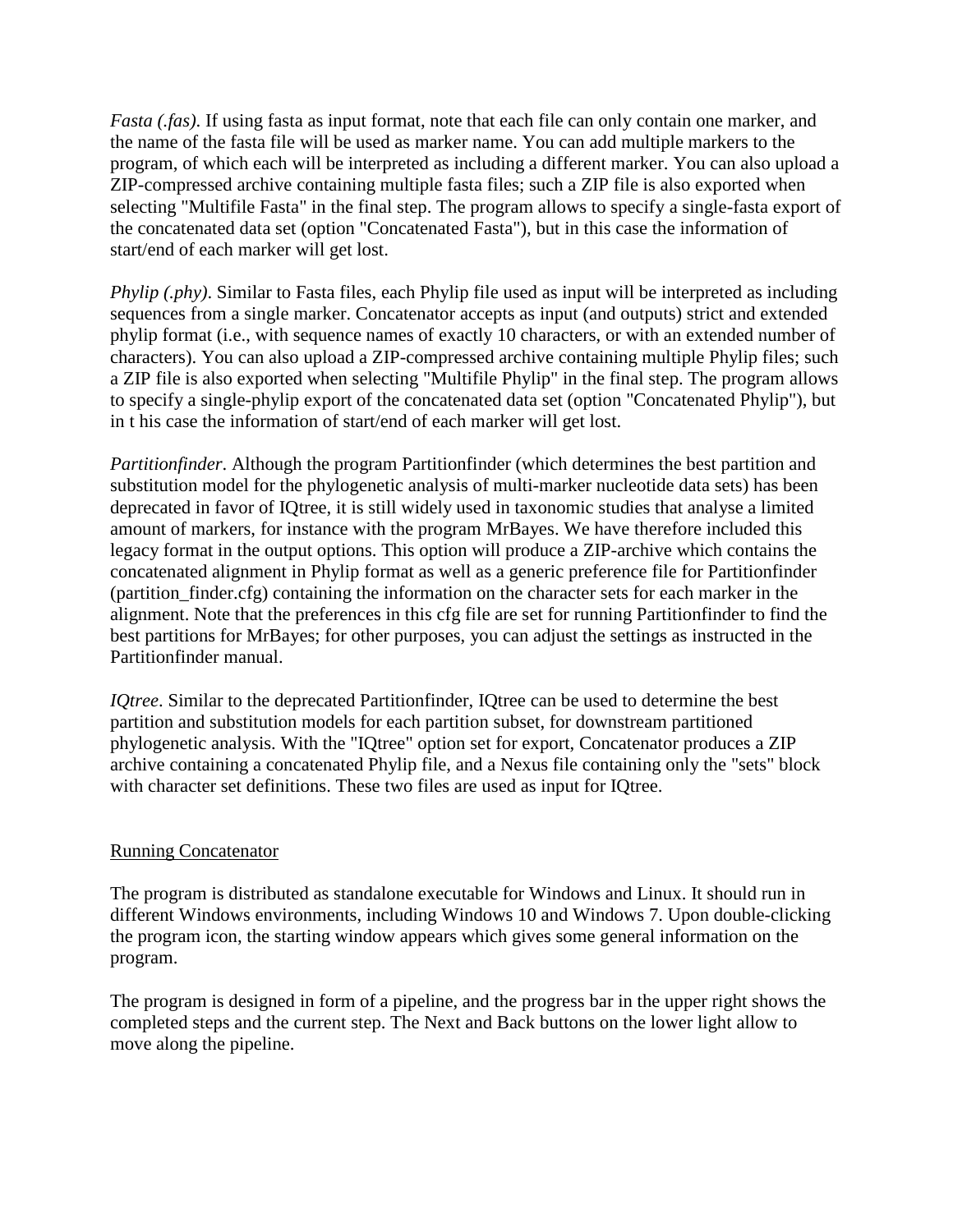| <b>Concatenator</b>                                                                                                                                                                                                                                                                                                                                                                        |              |  |                                                                                                                                       |                           | $ \Box$ $\times$ |
|--------------------------------------------------------------------------------------------------------------------------------------------------------------------------------------------------------------------------------------------------------------------------------------------------------------------------------------------------------------------------------------------|--------------|--|---------------------------------------------------------------------------------------------------------------------------------------|---------------------------|------------------|
| <b>Concatenator</b> by V. Kharchev and S. Patmanidis<br>Sequence alignment file manipulation                                                                                                                                                                                                                                                                                               | $\bigcirc$ - |  | Files Genes Align Codons<br>$\overline{\phantom{a}}$ 0 $\overline{\phantom{a}}$ 0 $\overline{\phantom{a}}$ 0 $\overline{\phantom{a}}$ | <b>Export</b><br>$-\circ$ | i Taxo Tool:     |
| Perform a sequence of transformations on a series of input files:                                                                                                                                                                                                                                                                                                                          |              |  |                                                                                                                                       |                           |                  |
| · Concatenate sequences from different files.                                                                                                                                                                                                                                                                                                                                              |              |  |                                                                                                                                       |                           |                  |
| · Convert between different file formats: Nexus, Fasta, Tabfile etc.                                                                                                                                                                                                                                                                                                                       |              |  |                                                                                                                                       |                           |                  |
| . Rename or delete genes and create codon subsets.                                                                                                                                                                                                                                                                                                                                         |              |  |                                                                                                                                       |                           |                  |
| . Align sequences per gene using MAFFT.                                                                                                                                                                                                                                                                                                                                                    |              |  |                                                                                                                                       |                           |                  |
| · Calculate phylogenetic trees per gene using FastTree.                                                                                                                                                                                                                                                                                                                                    |              |  |                                                                                                                                       |                           |                  |
| See the project's repository and website here:<br>https://github.com/iTaxoTools/ConcatenatorGui<br>http://itaxotools.org/                                                                                                                                                                                                                                                                  |              |  |                                                                                                                                       |                           |                  |
| Concatenator was developed by V. Kharchev and S. Patmanidis in the framework of the iTaxoTools project:<br>Vences, M., A. Miralles, S. Brouillet, J. Ducasse, A. Fedosov, V. Kharchev, I. Kostadinov,<br>S. Kumari, S. Patmanidis, M.D. Scherz, N. Puillandre, S.S. Renner (2021):<br>iTaxoTools 0.1: Kickstarting a specimen-based software toolkit for taxonomists. - Megataxa 6: 77-92. |              |  |                                                                                                                                       |                           |                  |
| Cancel                                                                                                                                                                                                                                                                                                                                                                                     |              |  | $<$ Back                                                                                                                              |                           | Next             |

Upon pressing the Next button, the "Files" window appears. Here, data can be imported, either using the "Import" button or by drag-and-drop.

| Concatenator              |                                                                                                           |                 |                           |         |                                                      |         |                           |
|---------------------------|-----------------------------------------------------------------------------------------------------------|-----------------|---------------------------|---------|------------------------------------------------------|---------|---------------------------|
| <b>Import Input Files</b> | Import and inspect sequence files                                                                         |                 | <b>Files</b><br>$\circ$ - |         | Genes Align Codons Export<br>$-$ 0 $-$ 0 $-$ 0 $-$ 0 |         | <b>iTaxoTools</b>         |
|                           | Add sequence files by drag-and-drop or by clicking "Import". Double-click them to inspect their contents. |                 |                           |         |                                                      |         |                           |
| Import                    | Remove                                                                                                    |                 |                           |         | Search                                               |         | Q                         |
| Name                      |                                                                                                           | $\wedge$ Format |                           | Samples | Nucleotides                                          | Missing | $\overline{a}$<br>Uniform |
|                           |                                                                                                           |                 |                           |         |                                                      |         | $\overline{\mathbf{v}}$   |
| Files: 0<br>Genes: 0      | Samples: 0<br>Nucleotides: 0                                                                              |                 |                           |         |                                                      |         |                           |
| Cancel                    |                                                                                                           |                 |                           |         | $<$ Back                                             |         | Next                      |

After importing, the name of the input file(s) will be shown. Upon clicking on the small triangle next to the file name, the markers included in each input file will be shown, along with some general information such as the total number of samples (specimens), nucleotides, proportion of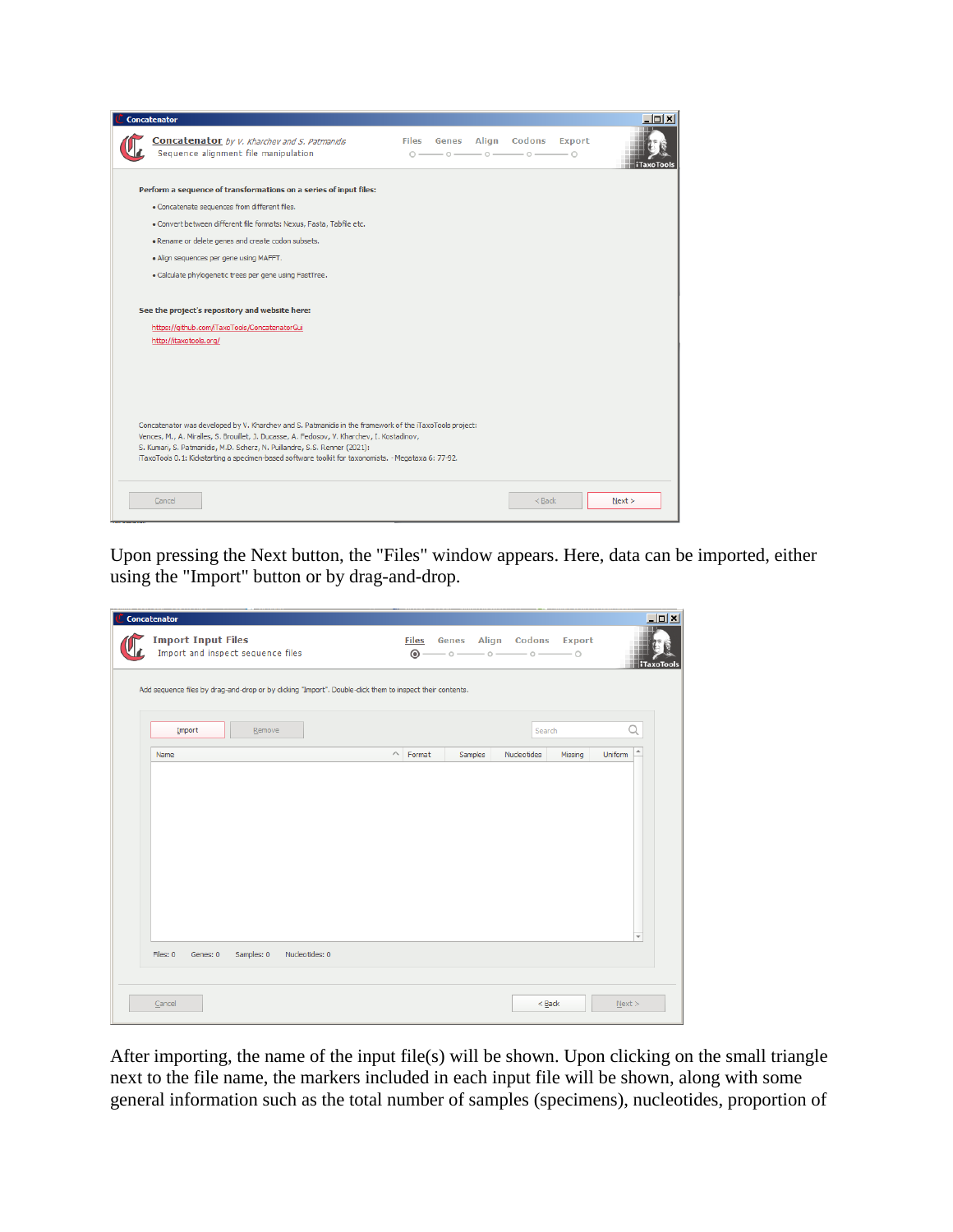missing data, and uniform vs. variable length for each marker. At this stage, it is also possible to remove input files (but not single markers from one input file).

| <b>Concatenator</b>                                                                                       |          |                                  |                                                                                                                                                                                                   |             |         |                                    | $  D $ $\times$ $ $ |
|-----------------------------------------------------------------------------------------------------------|----------|----------------------------------|---------------------------------------------------------------------------------------------------------------------------------------------------------------------------------------------------|-------------|---------|------------------------------------|---------------------|
| <b>Import Input Files</b><br>Import and inspect sequence files                                            |          | <b>Files</b><br>$\circledcirc$ - | Genes Align Codons Export<br>$\overline{\phantom{a}}$ $\circ$ $\overline{\phantom{a}}$ $\circ$ $\overline{\phantom{a}}$ $\circ$ $\overline{\phantom{a}}$ $\circ$ $\overline{\phantom{a}}$ $\circ$ |             |         |                                    | <b>iTaxoTools</b>   |
| Add sequence files by drag-and-drop or by clicking "Import". Double-click them to inspect their contents. |          |                                  |                                                                                                                                                                                                   |             |         |                                    |                     |
| Import<br>Remove                                                                                          |          |                                  |                                                                                                                                                                                                   | Search      |         | Q                                  |                     |
| Name                                                                                                      | $\wedge$ | Format                           | Samples                                                                                                                                                                                           | Nucleotides | Missing | $\blacktriangle$<br><b>Uniform</b> |                     |
| concatenator_test_small.tab                                                                               |          | Tabfile                          | 15                                                                                                                                                                                                | 50,553      | 20.33%  | <b>Yes</b>                         |                     |
| <b>16S</b>                                                                                                |          |                                  | 15                                                                                                                                                                                                | 7,146       | 35.10%  | Yes                                |                     |
| <b>COI</b>                                                                                                |          |                                  | 15                                                                                                                                                                                                | 9,772       | 14.28%  | Yes                                |                     |
| Cytb                                                                                                      |          |                                  | 15                                                                                                                                                                                                | 14,761      | 7.34%   | Yes                                |                     |
| Rag1                                                                                                      |          |                                  | 15                                                                                                                                                                                                | 18,874      | 24.83%  | Yes                                |                     |
| Pparadoxa_new_Nov_21.fas<br>Þ.                                                                            |          | Fasta                            | 49                                                                                                                                                                                                | 15,444      | 2.12%   | Yes                                |                     |
|                                                                                                           |          |                                  |                                                                                                                                                                                                   |             |         | $\overline{\phantom{a}}$           |                     |
| Nucleotides: 65,997<br>Files: 2<br>Samples: 64<br>Genes: 5                                                |          |                                  |                                                                                                                                                                                                   |             |         |                                    |                     |
| Cancel                                                                                                    |          |                                  |                                                                                                                                                                                                   | $<$ Back    |         | Next >                             |                     |

Note that in tsv files, the name of the markers is specified in the respective column header. In the case of single-gene fasta files, the filename will be interpreted as gene name. If (as in the example shown) the fasta file has a different name not reflecting the name of the included marker, it can be changed to the desired name in the next window.

The "Genes" window allows to rename or delete markers if needed. Markers (=Genes) can be reordered based on the number of samples, nucleotides, missing data, or aligned/unaligned ("Uniform" length) state. For this, click on the respective column header.

Note that markers cannot be manually re-ordered into a custom order. If this is needed, for a limited amount of genes it can be easily achieved by re-naming them by, for example, preceding gene name with a number according to the desired order, and then re-ordering according to "Name". For larger number of markers, it is preferable to adjust marker name already in the input files.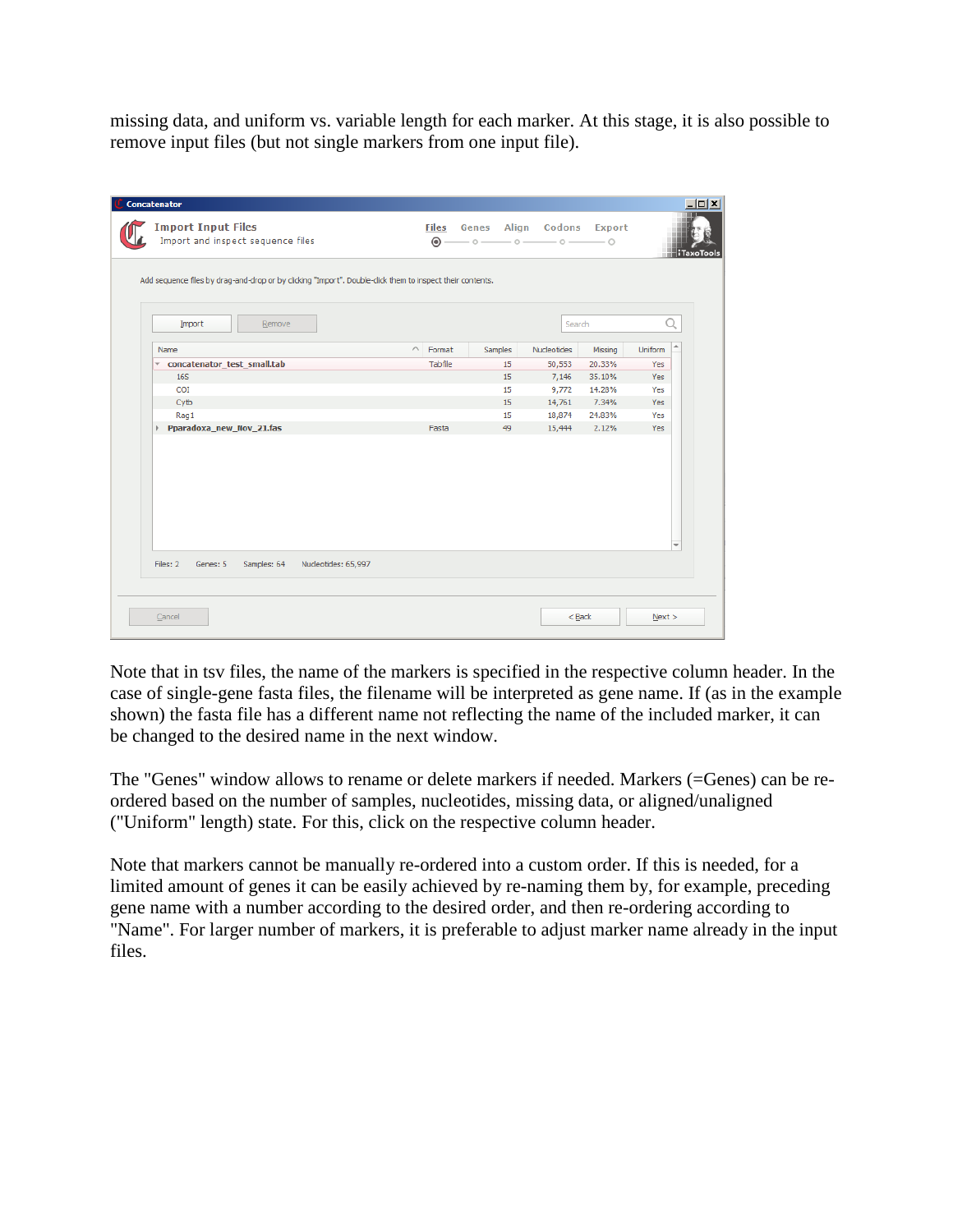|                        | Select multiple genes by click-and-drag, or by clicking while holding Ctrl/Shift. Click column headers to sort by column. |       |                          |         |             |         |                                     |
|------------------------|---------------------------------------------------------------------------------------------------------------------------|-------|--------------------------|---------|-------------|---------|-------------------------------------|
| Rename                 | <b>Delete</b>                                                                                                             | Clear |                          |         | Search      |         | Q                                   |
| Name                   |                                                                                                                           |       | $\wedge$<br>Action       | Samples | Nucleotides | Missing | $\overline{\phantom{a}}$<br>Uniform |
| <b>16S</b>             |                                                                                                                           |       | ÷                        | 15      | 7,146       | 35.10%  | Yes                                 |
| COI                    |                                                                                                                           |       | $\overline{\phantom{a}}$ | 15      | 9,772       | 14.28%  | Yes                                 |
| Cytb                   |                                                                                                                           |       | ٠                        | 15      | 14,761      | 7.34%   | Yes                                 |
| Pparadoxa_new_Nov_21   |                                                                                                                           |       | $\overline{\phantom{a}}$ | 49      | 15,444      | 2.12%   | Yes                                 |
| Rag1                   |                                                                                                                           |       |                          | 15      | 18,874      | 24.83%  | Yes<br>$\overline{\phantom{a}}$     |
| Renamed: 0<br>Genes: 5 | Deleted: 0                                                                                                                |       |                          |         |             |         |                                     |

The next window allows choosing the alignment strategy to be applied to all or some of the markers (genes). Concatenator implements two of the nucleotide alignment options of MAFFT: FFT-NS1, a fast progressive method that is able to align large sets of sequences (>2000), and G-INS-i, a thorough method that performs well also with sequences such as rRNA genes with constant and hypervariable regions. Other alignment strategies of the original MAFFT are not enabled, in order to keep the program simple.

In the current version of Concatenator, the option (provided by the full Mafft program) to automatically adjust (reverse complement sequences) as necessary, has not been implemented. Sequences will therefore not be adjusted if some are mistakenly reverse-complemented.

It also is possible in Concatenator to choose "Auto". In this case, the program determines the most suitable of the two implemented alignment strategies. The alignment step can also be skipped altogether (e.g., if all sequences are already aligned).

For more detailed information on the MAFFT algorithms, consult the program's webpage: <https://mafft.cbrc.jp/alignment/software/algorithms/algorithms.html>

Note that in Concatenator it is only possible to choose one Alignment strategy (or "Auto") for all genes that should be aligned, i.e., the chosen strategy will be applied to all genes that in the next step will be selected.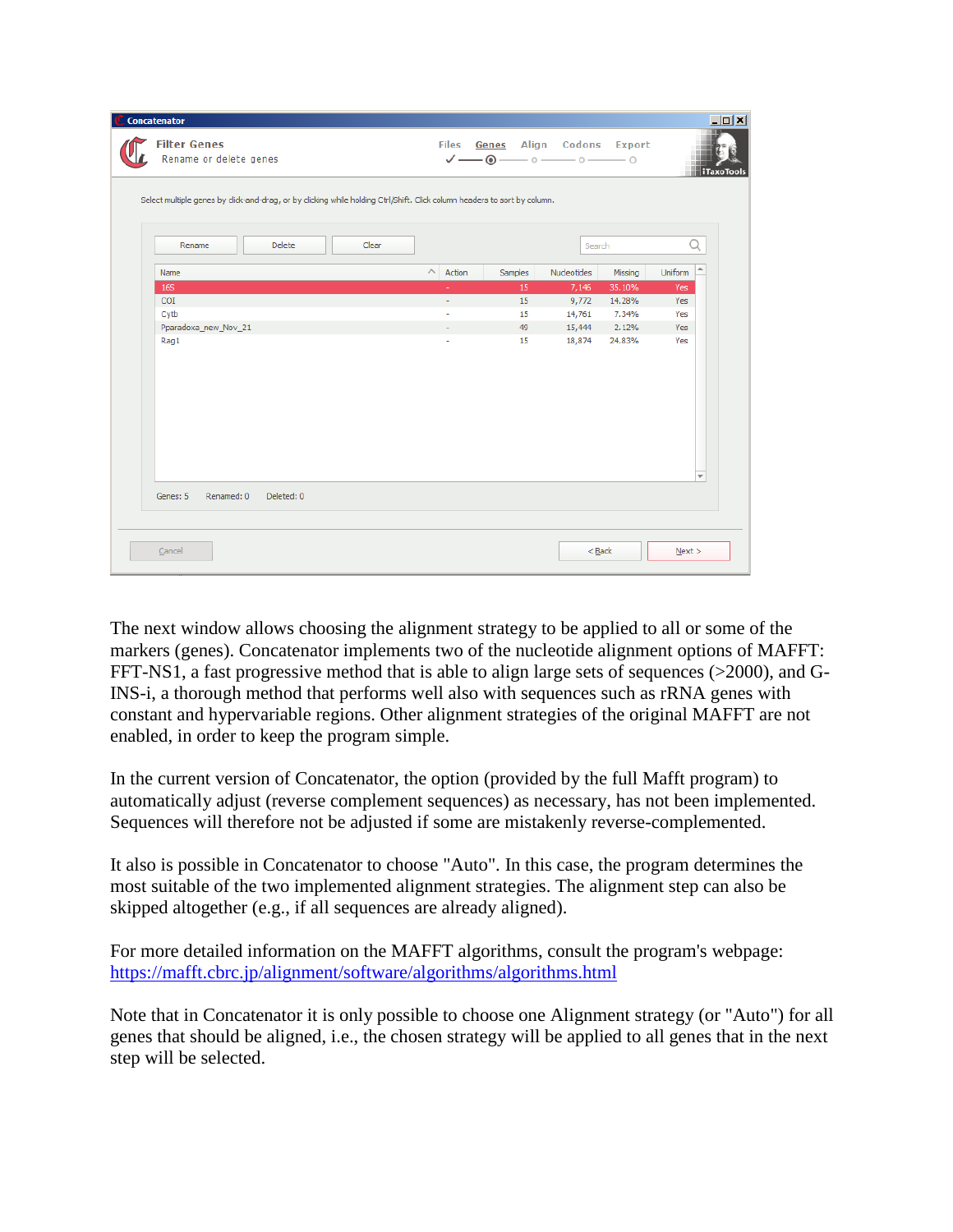| Concatenator                                                                                                               |                       |                      |                     | $\Box$           |
|----------------------------------------------------------------------------------------------------------------------------|-----------------------|----------------------|---------------------|------------------|
| <b>Align Sequences</b><br>Select alignment strategy                                                                        | <b>Files</b><br>Genes | ✓━ <b>✓━━◎</b> ━━◎━━ | Align Codons Export | <b>TaxoTools</b> |
| You may choose to align your sequences using MAFFT.<br>You will then be given the option to select which genes to align. z |                       |                      |                     |                  |
| Available strategies:                                                                                                      |                       |                      |                     |                  |
| 4 Auto (depends on data size)                                                                                              |                       |                      |                     |                  |
| ◯ FFT-NS-1 (fast, progressive method, recommended for >2,000 sequences)                                                    |                       |                      |                     |                  |
| G-INS-i (thorough, slow, recommended for <200 sequences)                                                                   |                       |                      |                     |                  |
| Skip alignment                                                                                                             |                       |                      |                     |                  |
|                                                                                                                            |                       |                      |                     |                  |
|                                                                                                                            |                       |                      |                     |                  |
|                                                                                                                            |                       |                      |                     |                  |
|                                                                                                                            |                       |                      |                     |                  |
|                                                                                                                            |                       |                      |                     |                  |
| Cancel                                                                                                                     |                       |                      | $<$ Back            | Next             |

In the next window, users can choose sequences that should be aligned (or re-aligned). For this, select the respective gene(s) and click on "Align". Or click "Align All" if all genes should be aligned. Note that you will not be able to inspect and adjust the respective alignments. If you need to visually verify the alignments or want to manually adjust them, you need to do this in another program (e.g., in MEGA), and then use the aligned data sets for import in Concatenator.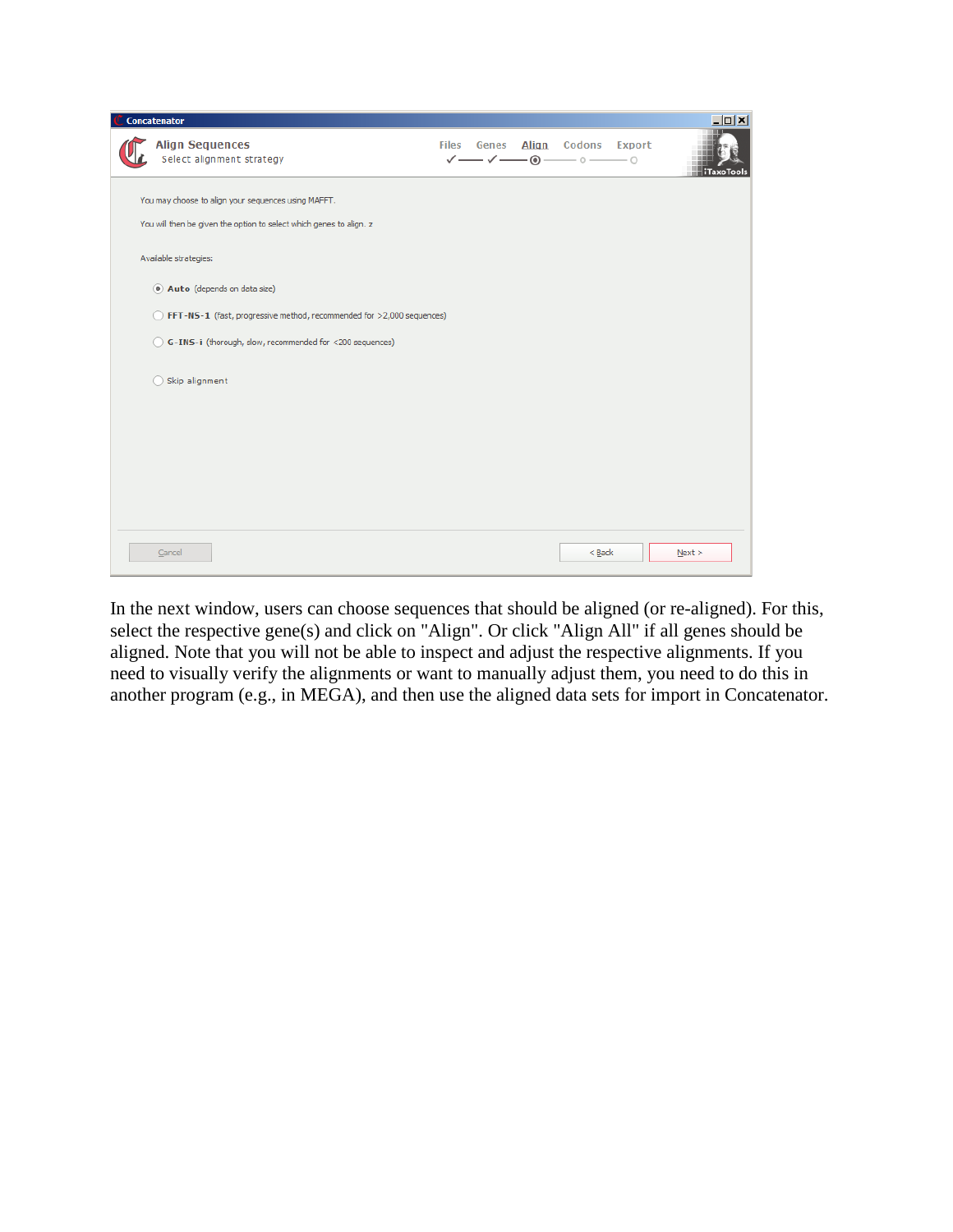| <b>Align Sequences</b><br>Select which genes to align<br>Mark genes for alignment by double-clicking, or by selecting them and then clicking "Align". |       |       |                              |         | Files Genes Align Codons Export<br>✓━━✓━━◉━━◦━━○ |         | <b>TaxoTools</b>                |
|-------------------------------------------------------------------------------------------------------------------------------------------------------|-------|-------|------------------------------|---------|--------------------------------------------------|---------|---------------------------------|
| Align All                                                                                                                                             | Align | Clear |                              |         | Search                                           |         | Q                               |
| Name                                                                                                                                                  |       |       | $\curvearrowright$<br>Action | Samples | Nucleotides                                      | Missing | ٠<br>Uniform                    |
| <b>16S</b>                                                                                                                                            |       |       | ٠                            | 15      | 7,146                                            | 35.10%  | Yes                             |
| <b>COI</b>                                                                                                                                            |       |       | Align                        | 15      | 9,772                                            | 14.28%  | Yes                             |
| Cytb                                                                                                                                                  |       |       | ÷.                           | 15      | 14,761                                           | 7.34%   | Yes                             |
| Pparadoxa_new_Nov_21                                                                                                                                  |       |       | ÷                            | 49      | 15,444                                           | 2.12%   | Yes                             |
| Rag1                                                                                                                                                  |       |       | ٠                            | 15      | 18,874                                           | 24.83%  | Yes<br>$\overline{\phantom{a}}$ |
| Marked: 1<br>Genes: 5                                                                                                                                 |       |       |                              |         |                                                  |         |                                 |

In the next step, the program will align (one by one) all of the selected genes, and inform about the progress.

| <b>Concatenator</b>                                                                                                                                                                                        |  |                                                                                                                                                                            | - 0 ×             |
|------------------------------------------------------------------------------------------------------------------------------------------------------------------------------------------------------------|--|----------------------------------------------------------------------------------------------------------------------------------------------------------------------------|-------------------|
| <b>Align Sequences</b><br>Please wait                                                                                                                                                                      |  | Files Genes Align Codons Export<br>$\checkmark \longrightarrow \checkmark \longrightarrow \hat{C} \longrightarrow \hat{C} \longrightarrow \hat{C} \longrightarrow \hat{C}$ | <b>iTaxoTools</b> |
| Aligning sequence 1/1: Pparadoxa_new_Nov_21                                                                                                                                                                |  |                                                                                                                                                                            |                   |
| Preparing file 1/1: Pparadoxa new Nov 21.fas<br>Done preparing files                                                                                                                                       |  |                                                                                                                                                                            |                   |
| --------------------                                                                                                                                                                                       |  |                                                                                                                                                                            |                   |
| Starting alignment for 1 sequences (1 already cached)<br>Selected strategy: ginsi                                                                                                                          |  |                                                                                                                                                                            |                   |
| Aligning sequence 1/1: Pparadoxa new Nov 21                                                                                                                                                                |  |                                                                                                                                                                            |                   |
| > tbfast -i infile -u 0.0 -C 0 -g -0.10 -f -2.00 -Q 100.0 -h 0.10 -A -1 2.7 -b 62 -i infile -W 0.00001<br>$-V$ -1.53 -s 0.0 -C 0 -f -1.53 -Q 100.0 -h 0.000 -+ 16 -b 62 -F -1 2.7 -X 0.1<br>outputhat23=16 |  |                                                                                                                                                                            |                   |
| treein = $0$<br>$compare tree = 0$                                                                                                                                                                         |  |                                                                                                                                                                            |                   |
| generating a scoring matrix for nucleotide (dist=200)  done<br>All-to-all alignment.                                                                                                                       |  |                                                                                                                                                                            |                   |
| 0 / 49<br>1 / 49                                                                                                                                                                                           |  |                                                                                                                                                                            |                   |
| 2 / 49<br>3 / 49                                                                                                                                                                                           |  |                                                                                                                                                                            |                   |
| 4 / 49                                                                                                                                                                                                     |  |                                                                                                                                                                            |                   |
|                                                                                                                                                                                                            |  |                                                                                                                                                                            |                   |
|                                                                                                                                                                                                            |  |                                                                                                                                                                            |                   |
|                                                                                                                                                                                                            |  |                                                                                                                                                                            |                   |
| Cancel                                                                                                                                                                                                     |  | $<$ Back                                                                                                                                                                   | Next              |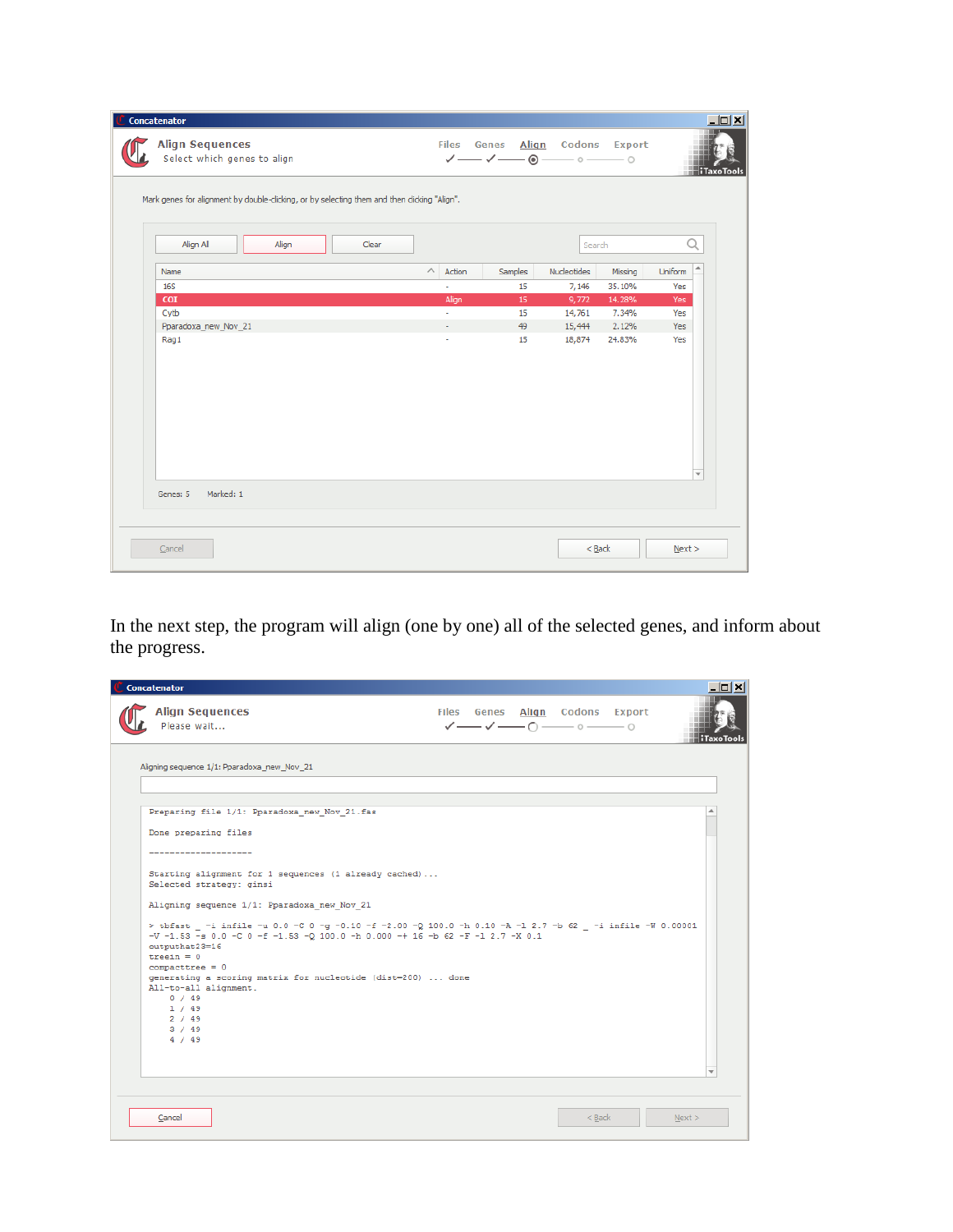After the alignment has been completed (or skipped), the next window allows users to subset protein-coding markers (genes) by codon. This is useful if for partitioned phylogenetic analysis if each codon position should be used as separate character set.

By selecting one or several gene and clicking "Subset", it becomes possible to define the respective genetic code (in the example,  $SGC1 = V$ ertebrate Mitochondrial is selected for the mitochondrial genes COI and Cytb, and SGC0 = Standard is selected for the nculear encoded Rag1 gene), and the reading frame (in this case, it is supposed that each gene sequence in the data set starts with a first codon position). Future versions of Concatenator will also include the option to estimate genetic code and/or reading frame.

Note that subsetting in the current version of the program will only have effect on the output formats Nexus, Partitionfinder, and IQtree. In these formats, codons will be written as separate character sets into the "sets" block or into the cfg file. Codons will not be separated into separate files and cannot be automatically deleted.

| Concatenator                                                   |                                                                                                                                  |       |                              |                  |                                                                                                                                                    |                          | $  $ $  $ $\times$ $ $ |
|----------------------------------------------------------------|----------------------------------------------------------------------------------------------------------------------------------|-------|------------------------------|------------------|----------------------------------------------------------------------------------------------------------------------------------------------------|--------------------------|------------------------|
| <b>Character Sets by Codon</b><br>Select which genes to subset |                                                                                                                                  |       |                              |                  | Files Genes Align Codons Export<br>$\checkmark \longrightarrow \checkmark \longrightarrow \hat{}\blacksquare \bullet \longrightarrow \circledcirc$ |                          | R<br><b>iTaxoTools</b> |
|                                                                | Mark genes for codon subsetting in the character set specifications of the output file. Double-click an option field to edit it. |       |                              |                  |                                                                                                                                                    |                          |                        |
| Subset                                                         | Edit                                                                                                                             | Clear |                              |                  | Search                                                                                                                                             | Q                        |                        |
| Name                                                           |                                                                                                                                  |       | $\curvearrowright$<br>Action | Genetic Code     | Reading Frame                                                                                                                                      | A<br>Naming              |                        |
| <b>16S</b>                                                     |                                                                                                                                  |       |                              |                  |                                                                                                                                                    |                          |                        |
| <b>COI</b>                                                     |                                                                                                                                  |       | Subset                       | SGC <sub>1</sub> | $+1$                                                                                                                                               | Default                  |                        |
| Cytb                                                           |                                                                                                                                  |       | Subset                       | SGC <sub>1</sub> | $+1$                                                                                                                                               | Default                  |                        |
| Pparadoxa_new_Nov_21                                           |                                                                                                                                  |       | Subset                       | SGC0             | $+1$                                                                                                                                               | Default                  |                        |
|                                                                |                                                                                                                                  |       |                              |                  |                                                                                                                                                    | $\overline{\phantom{a}}$ |                        |
| Marked: 3<br>Genes: 5                                          |                                                                                                                                  |       |                              |                  |                                                                                                                                                    |                          |                        |
| Cancel                                                         |                                                                                                                                  |       |                              |                  | $<$ Back                                                                                                                                           | Next                     |                        |

The final "Export Sequence Data" window allows specifying the output format (see above for possible output file formats). As a default, the filename of the output file will get extended by a timestamp to avoid the risk to overwrite previous files that may still be needed.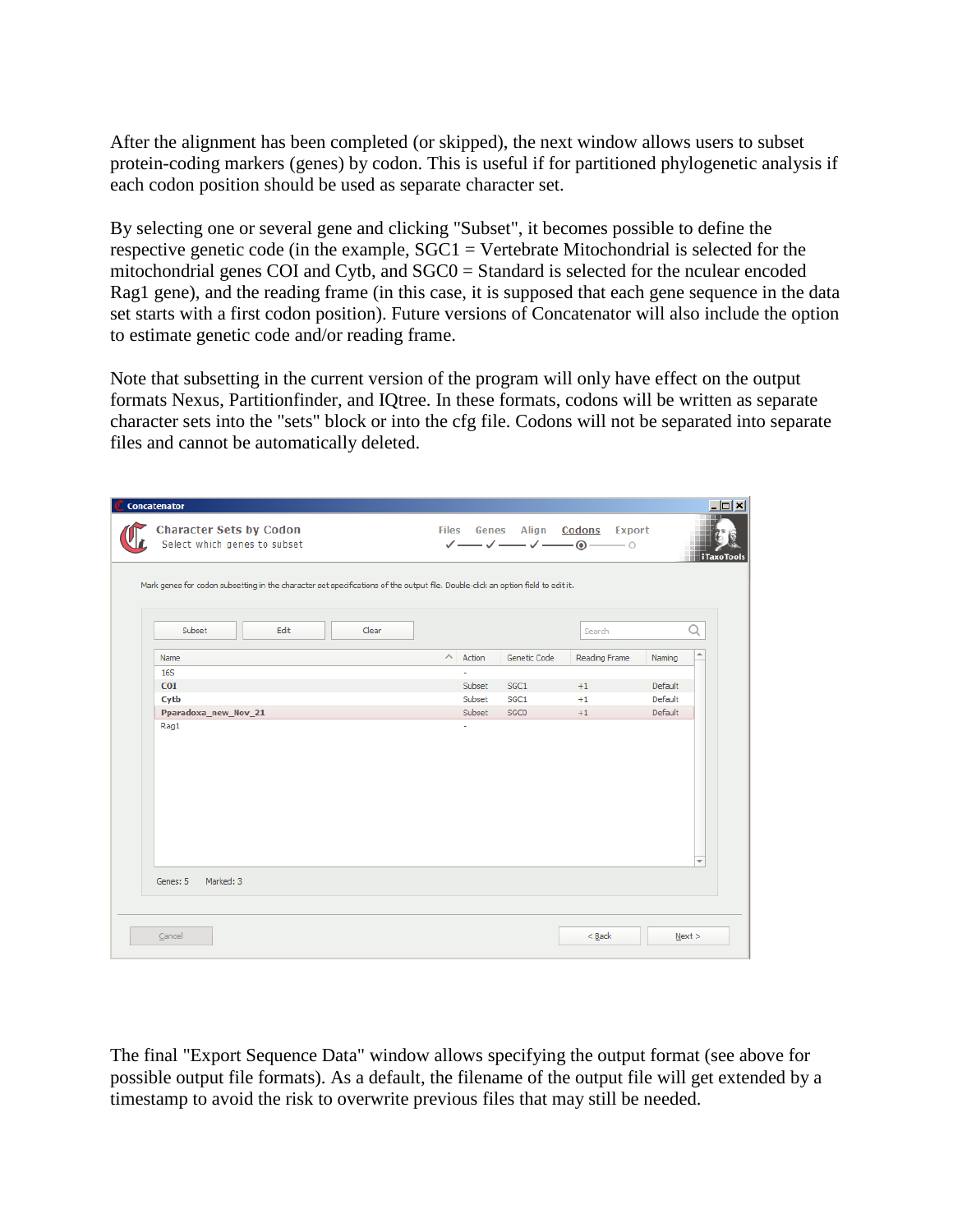Several additional options can be selected:

►Users may choose to have the nucleotides in the alignment in upper or lower case, or unchanged (note that MAFFT after alignment changes all nucleotides to lower case).

►The "padding" option will add symbols for missing/ambiguous data (dashes,question marks, or N) to those genes not starting with a first codon position (only if selected in the codon subsetting window), so that all start with a first codon position. Padding also is used when concatenating sequences of different length, making them equal in length. This option is useful when you are sure the sequences are properly aligned, but some might be missing at the beginning or the end a few nucleotides.

 $\blacktriangleright$  It also is possible which symbol should be used for missing data (N, n or question mark) and gaps (dash or asterisk).

►The "sanitize names" option will modify sequence names (sample names) so that all special characters, blanks and non-standard symbols are replaced by underscores.

►Finally, when converting to a multi-marker tsv (tab) file, an option is given to enforce spreadsheet compatibility. This means that in sequences starting with a gap symbol (dash), this first dash is replaced by a missing data symbol (N, n or question mark), so that spreadsheet editors may not interpret it as "minus" sign and thereby cause problems when viewing/editing the tsv file in Microsoft Excel or similar programs.

As shown in the screenshot below, Concatenator also implements a simplified version of Fasttree and allows user to export, along with the concatenated nucleotide alignment, a tree based on the combined (concatenated) data set as well as trees based on each nucleotide subset. Selecting "FastTree Options" opens a separate window with a limited amount of options of the FastTree program, as shown in the screenshot below. As a default, FastTree will calculate node support values as SH-like local supports (SH standing for the Shimodaira-Hasegawa test), but this option can be deselected. Trees will be saved in the Newick format.

Note that FastTree calculates "approximately-maximum-likelihood phylogenetic trees" using a specific algorithm described on the FastTree website and in the respective publications. For additional options, remember you can always hover over the respective parts of the menu to get additional explanations. Also consult the website for more detailed insights: <http://www.microbesonline.org/fasttree/>

This algorithm is very fast and accurate, but for final analysis we recommend users to use specific programs using full likelihood calculations. The FastTree option is integrated to allow users to seamlessly obtain trees from their data, in order to inspect the outcome of different concatenation strategies or the phylogenetic signal in different gene trees.

FastTree is only available for aligned sequences (i.e., all sequences must be of the same length). If sequences of unequal length are used as input, these must be aligned with Mafft in order to be able to use the FastTree option.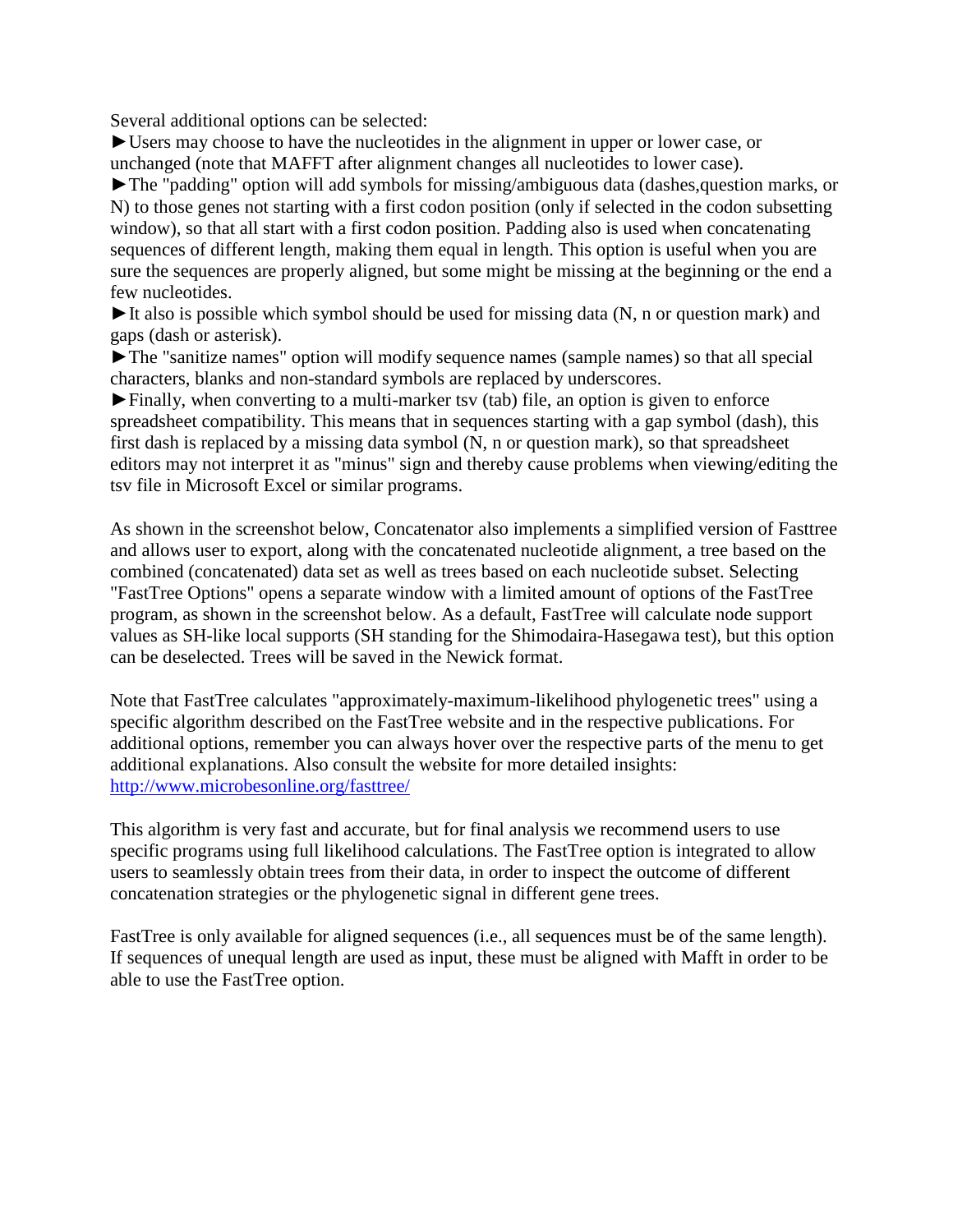| Concatenator                                                                                                              | - 미 ×                                              |
|---------------------------------------------------------------------------------------------------------------------------|----------------------------------------------------|
| <b>Export Sequence Data</b><br><b>Files</b><br><b>Markers</b><br>Configure output<br>$\checkmark$                         | Align Codons<br><b>Export</b><br><b>iTaxoTools</b> |
| Export using the desired file format. Hover options for more information.                                                 |                                                    |
| <b>Interleaved Nexus</b><br>Output file format:<br>$\overline{\phantom{a}}$                                               | Nucleotide Case:<br>Unchanged                      |
| File compression:<br>None                                                                                                 | Padding:                                           |
| V Append timestamp to filename.                                                                                           | Missing:                                           |
| $\vert x \vert$<br><b>Concatenator</b><br>Data Validation Options<br>Ouote full names                                     | Gap:                                               |
| Model Options                                                                                                             | Left<br>Justification:<br>÷                        |
| You may additionally calculate phylogenetic trees using F<br>ML model:<br><b>JC</b>                                       | Space<br>Separator:<br>$\overline{\phantom{a}}$    |
| CAT number: 20<br>$\sqrt{\phantom{a}}$ Calculate tree for the concatenated alignment.                                     | V Adjust reading frames                            |
| $\sqrt{ }$ 2nd-level top hits heuristic<br>√ Calculate trees for each single-gene alignment.<br>V Faster neighbor-joining | $\sqrt{\phantom{a}}$ Sanitize names                |
| <b>Topology Refinement</b><br><b>FastTree Options</b>                                                                     |                                                    |
| √ Compute SH-like local node support                                                                                      |                                                    |
| SPR rounds: 2                                                                                                             |                                                    |
| ML-NNI limit: -1                                                                                                          |                                                    |
| <b>Exhaustive NNIs</b>                                                                                                    |                                                    |
| Cancel<br>OK<br>Reset                                                                                                     | $<$ Back<br>Export                                 |
|                                                                                                                           |                                                    |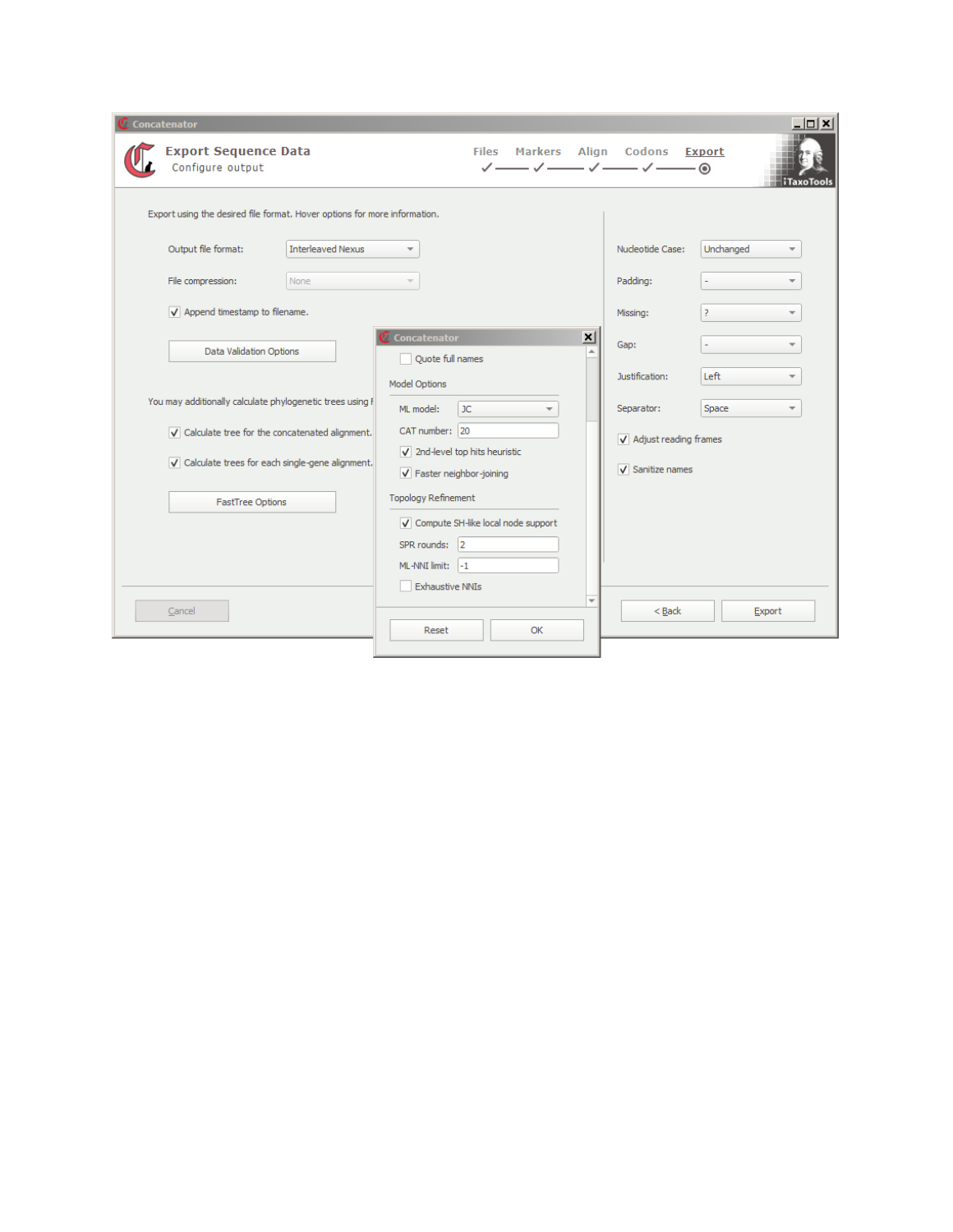The "Export Sequence Data" window also includes the option to activate various data validation algorithms via a dedicated button.

| Concatenator                                                              |                          |                                                                                |                      | $  D $ $\times$ $ $                       |
|---------------------------------------------------------------------------|--------------------------|--------------------------------------------------------------------------------|----------------------|-------------------------------------------|
| <b>Export Sequence Data</b><br>Configure output                           |                          | <b>Markers</b><br><b>Files</b><br>— ノ—                                         | Align Codons         | <b>Export</b><br>- ⊙<br><b>iTaxoTools</b> |
| Export using the desired file format. Hover options for more information. |                          |                                                                                |                      |                                           |
| Output file format:                                                       | <b>Interleaved Nexus</b> |                                                                                | Nucleotide Case:     | Unchanged                                 |
| File compression:                                                         | <b>None</b>              |                                                                                | Padding:             |                                           |
| $\sqrt{\phantom{a}}$ Append timestamp to filename.                        |                          |                                                                                | Missing:             | 2<br>÷                                    |
| Data Validation Options                                                   |                          | Concatenator                                                                   | $\vert x \vert$      |                                           |
|                                                                           |                          | Options for data validation:                                                   | ication:             | Left                                      |
| You may additionally calculate phylogenetic tree                          |                          | V Produce summary report tables.                                               | ator:                | Space<br>$\overline{\phantom{a}}$         |
| V Calculate tree for the concatenated ali                                 |                          | Detect disjoint sample groups.                                                 | djust reading frames |                                           |
| V Calculate trees for each single-gene al                                 |                          | V Detect non-overlapping samples.                                              | <b>Anitize names</b> |                                           |
| <b>FastTree Options</b>                                                   |                          | V Detect outlier sequences using SequenceBouncer.<br>₩IQR coefficient:<br>20.0 |                      |                                           |
|                                                                           |                          | Hover fields for more details.                                                 |                      |                                           |
| Cancel                                                                    |                          | Cancel<br>OK                                                                   | $<$ Back             | Export                                    |

Concatenator will produce summary reports of the total data set, content of input files, markers and species, including information on missing data, sequence length, and GC content. The "Total" report will also inform about markers and samples (taxa) that might have been entirely excluded from the output because they contained only missing data.

If sequences of unequal length were used for producing output files (i.e., sequences of one or several markers were of unequal length in the input and were not MAFFT-aligned), concatenator can adjust their length by padding (i.e., filling shorter sequences with missing data added terminally). This approach may automatically correct errors in an input sequence (e.g., a lacking terminal gap) but can also lead to a data set of basically unaligned sequences producing artifacts in downstream analysis. The reports therefore will inform which marker has been padded, and a warning will be issued if padding has been applied by the program.

The program furthermore includes three validation algorithms that can help to find problematic sequences or a problematic data structure: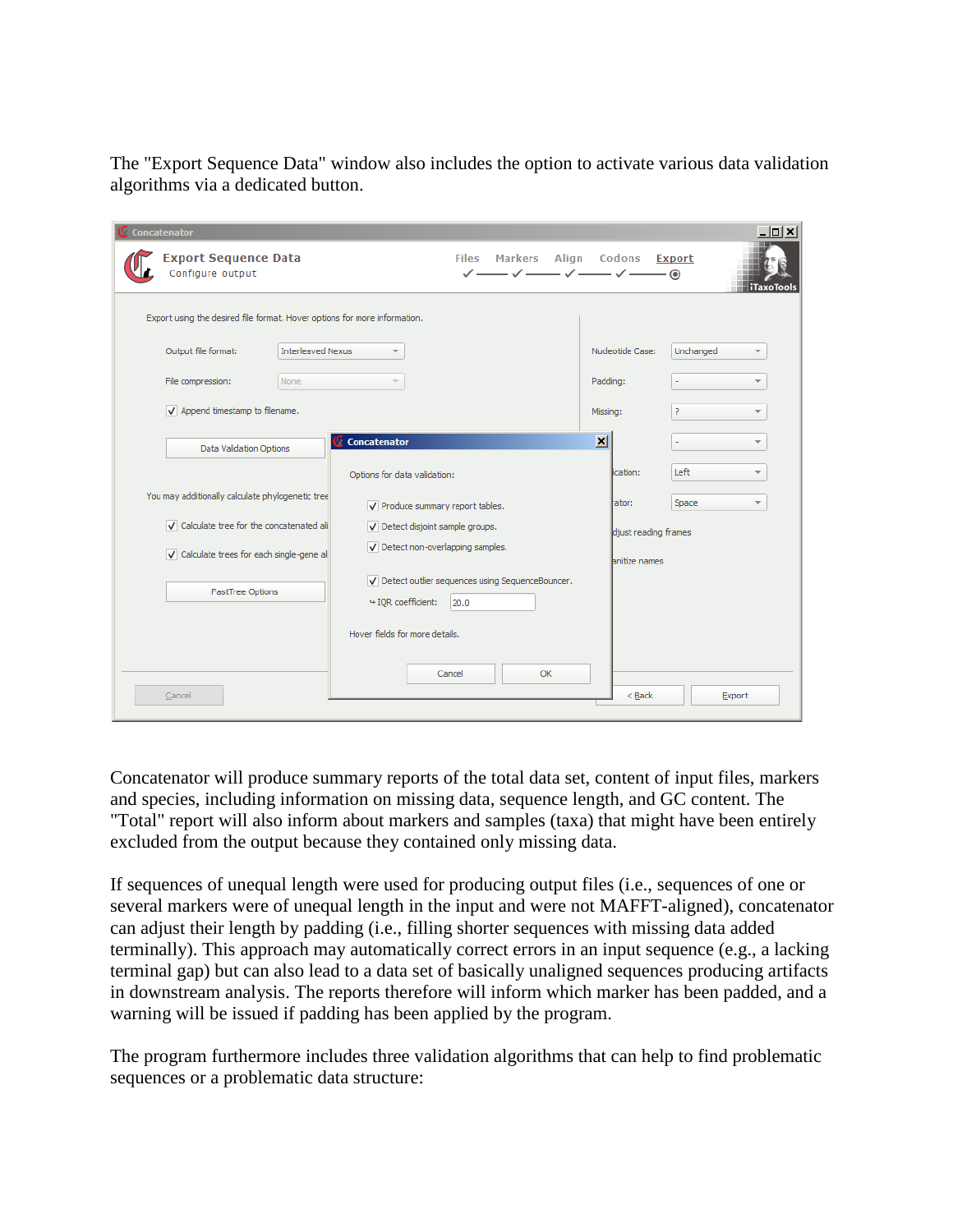►Concatenator implements the SequenceBouncer algorithm written by C.D. Dunn [\(https://github.com/corydunnlab/SequenceBouncer\)](https://github.com/corydunnlab/SequenceBouncer). This algorithm uses Shannon entropy values of alignment columns to identify outlier alignment sequences in a manner responsive to overall alignment context. See the original SequenceBouncer publication for details. Concatenator does not implement all options of the original SequenceBouncer, but allows adjusting the IQR coefficient which makes the program more or less sensitive to the detection of outliers. These may represent misaligned, reverse-complemented or erroneous sequences, but can also simply represent outgroups or otherwise strongly divergent taxa. Concatenator submits sequences of each marker separately to a SequenceBouncer analysis. It uses IQR=20 as a default as in various test datasets of mitochondrial protein-coding DNA sequences, this value led to the identification of clearly misaligned sequences as outliers but did not flag all somewhat divergent taxa as such. However, for highly divergent sequences, such as ribosomal RNA sequences of phylogenetically diverse organisms, with numerous insertions and deletions leading to basically "unalignable" stretches, much lower IQR values (down to 1) can be appropriate. Finally, be aware that identification of outliers depend on them being an exception in the dataset; if an alignment contains a high proportion of misaligned or erroneously reverse-complemented sequences, the algorithm will likely fail identifying these as outliers. In general, when sequences are flagged as outliers and these do not represent the outgroup or

otherwise samples of expected high divergence, we recommend to carefully check the alignments.

►The program reports a list of samples (taxa) that do not share any common nucleotide position, e.g., in a dataset of two markers, one sample only has a sequence of marker 1 and the other sample has only a sequence of marker 2. If such non-overlapping samples occur in the data set, some downstream analyses (such as distance-based neighbor-joining or minimum evolution phylogenetic inference) of the concatenated data set become impossible. Occurrence of nonoverlapping samples can also be an indication of wrongly concatenated sequences due to nonagreeing sequence names in input files. When non-overlapping samples are detected unexpectedly, users should check if these reflect the true data structure or are due to input errors, make sure the dataset is compatible with the planned downstream analyses, and be aware that such a data structure could lead to artifacts in inferred phylogenies.

►Concatenator includes a newly programmed algorithm that identifies sample groups of disjoint data (disjoint sample groups). These are groups of which each shares data for certain markers (among the samples included in the group), but does not share any marker with samples of the other groups. Such a distribution of missing data makes phylogenetic analysis among groups impossible and will necessarily create artefacts in the inferred phylogenetic trees. Disjoint sample groups are an artifact that can arise when sequence names in different input files are consistently different (e.g., missing underscores in sequence names in one input file). Upon data validation, Concatenator will issue a warning if disjoint sample groups are identified.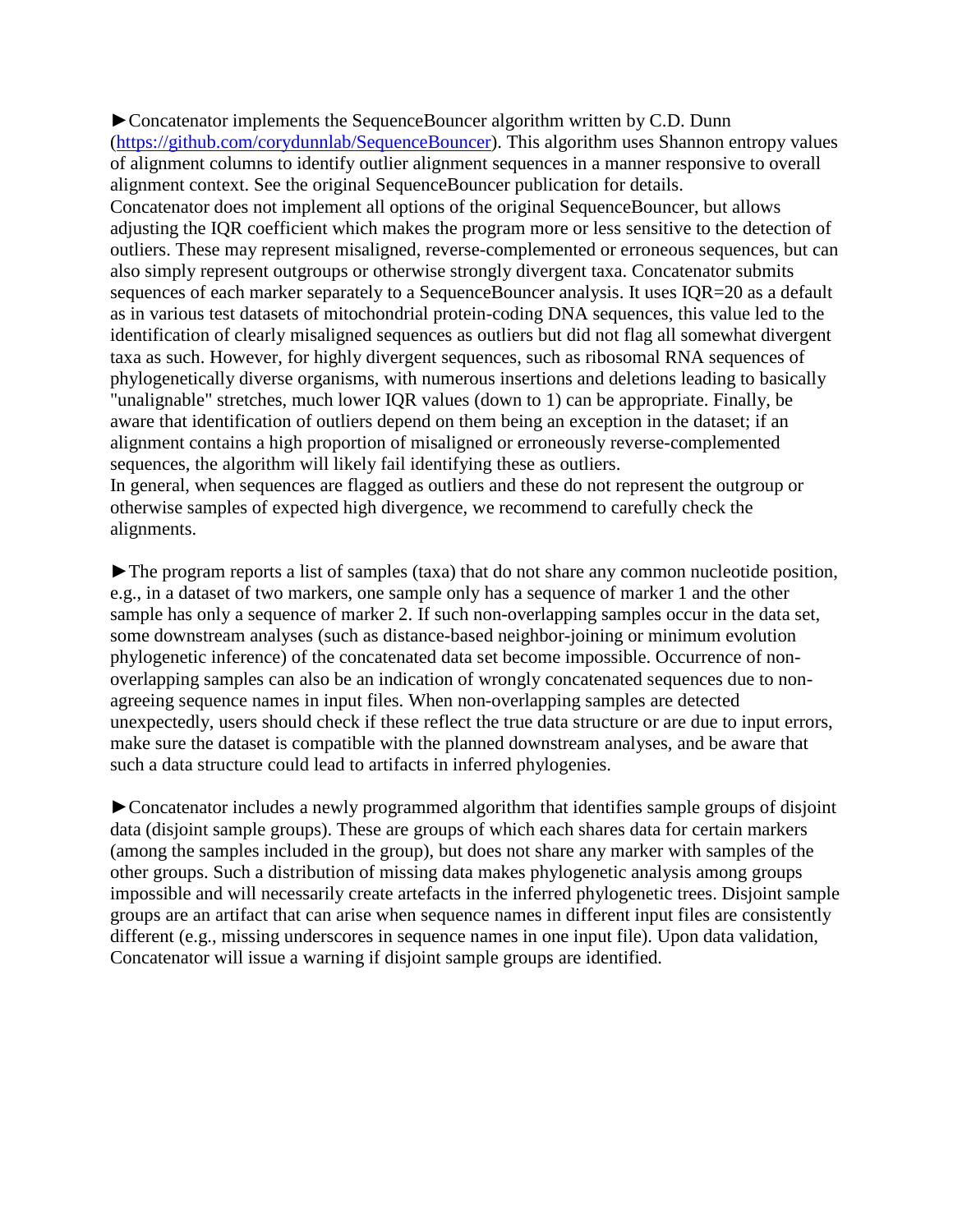| Concatenation complete                                                                                           | <b>Results exported successfully</b>                                                                             |                             |                                                          | Files Markers Align Codons Export<br>V — V — V — V — V |                         |                             | $\dagger$ iTaxoTools   |
|------------------------------------------------------------------------------------------------------------------|------------------------------------------------------------------------------------------------------------------|-----------------------------|----------------------------------------------------------|--------------------------------------------------------|-------------------------|-----------------------------|------------------------|
| Successfully exported 10 markers and 11 trees to "Testfile_concatenator_markers_28April2022_20220502T213402.nex" |                                                                                                                  |                             |                                                          |                                                        |                         |                             |                        |
| Below you may find the results of data validation:                                                               |                                                                                                                  |                             |                                                          |                                                        |                         |                             |                        |
| · Summary reports: Total, per input file, per sample, per marker                                                 |                                                                                                                  |                             |                                                          |                                                        |                         |                             |                        |
| * WARNING: Outlier sequences detected!                                                                           |                                                                                                                  | Concatenator                |                                                          |                                                        | ⊠                       |                             |                        |
| $\checkmark$ No disjoint sample groups.                                                                          |                                                                                                                  |                             |                                                          |                                                        |                         |                             |                        |
| $\checkmark$ All sample pairs overlap.                                                                           |                                                                                                                  |                             | We detected some possible problems with the data set.    |                                                        |                         |                             |                        |
|                                                                                                                  |                                                                                                                  |                             | Please click on the issued warnings for details.         |                                                        |                         |                             |                        |
| You may go back and change a few options, or start                                                               |                                                                                                                  |                             |                                                          | OK                                                     |                         |                             |                        |
| Thank you for using iTaxoTools! Find out more:                                                                   |                                                                                                                  |                             |                                                          |                                                        |                         |                             |                        |
| https://github.com/iTaxoTools                                                                                    |                                                                                                                  |                             |                                                          |                                                        |                         |                             |                        |
| http://itaxotools.org/                                                                                           |                                                                                                                  |                             |                                                          |                                                        |                         |                             |                        |
|                                                                                                                  |                                                                                                                  |                             |                                                          |                                                        |                         |                             |                        |
|                                                                                                                  |                                                                                                                  |                             |                                                          |                                                        |                         |                             |                        |
|                                                                                                                  |                                                                                                                  |                             |                                                          |                                                        |                         |                             |                        |
|                                                                                                                  |                                                                                                                  |                             |                                                          |                                                        |                         |                             |                        |
|                                                                                                                  |                                                                                                                  |                             |                                                          |                                                        |                         |                             |                        |
|                                                                                                                  |                                                                                                                  |                             |                                                          |                                                        |                         |                             |                        |
|                                                                                                                  |                                                                                                                  |                             |                                                          |                                                        |                         |                             |                        |
|                                                                                                                  |                                                                                                                  |                             |                                                          |                                                        |                         |                             |                        |
| New                                                                                                              |                                                                                                                  |                             |                                                          |                                                        | $<$ Back                |                             | <b>Exit</b>            |
|                                                                                                                  |                                                                                                                  |                             |                                                          |                                                        |                         |                             |                        |
|                                                                                                                  |                                                                                                                  |                             |                                                          |                                                        |                         |                             |                        |
| Concatenator                                                                                                     |                                                                                                                  |                             |                                                          |                                                        | - <b>D</b> ×            |                             |                        |
| <b>Results exported successfully</b><br>Concatenation complete                                                   |                                                                                                                  |                             | Files Markers Align Codons Export<br><b>√──√──√──√──</b> |                                                        |                         |                             |                        |
|                                                                                                                  |                                                                                                                  |                             |                                                          |                                                        | TaxoTool                |                             |                        |
|                                                                                                                  | Successfully exported 10 markers and 11 trees to "Testfile_concatenator_markers_28April2022_20220502T213402.nex" |                             |                                                          |                                                        |                         |                             |                        |
|                                                                                                                  |                                                                                                                  |                             |                                                          |                                                        |                         |                             |                        |
| Below you may find the results of data validation:                                                               |                                                                                                                  |                             |                                                          |                                                        |                         |                             |                        |
|                                                                                                                  | · Summary reports: Total, per input file, per sample, per marker                                                 |                             |                                                          |                                                        |                         |                             |                        |
| X WARNING: Outlier sequences detected!                                                                           |                                                                                                                  |                             |                                                          |                                                        |                         |                             |                        |
| $\checkmark$ No disjoint sample groups.<br>$\checkmark$ All sample pairs overlap.                                |                                                                                                                  |                             |                                                          |                                                        |                         |                             |                        |
|                                                                                                                  | You may go back and change a few options, or start a new concatenation.                                          |                             |                                                          |                                                        |                         |                             |                        |
|                                                                                                                  |                                                                                                                  |                             |                                                          |                                                        |                         |                             |                        |
| Thank you for using iTaxoTools! Find out more:                                                                   |                                                                                                                  |                             |                                                          |                                                        |                         |                             |                        |
| https://github.com/iTaxoTools<br>http://itaxotools.org/                                                          |                                                                                                                  |                             |                                                          |                                                        |                         |                             |                        |
| <b>Concatenator</b>                                                                                              |                                                                                                                  |                             |                                                          |                                                        |                         |                             | <b>Lox</b>             |
|                                                                                                                  |                                                                                                                  |                             |                                                          |                                                        |                         |                             |                        |
| > Summary report: Per sample                                                                                     |                                                                                                                  |                             |                                                          |                                                        |                         |                             |                        |
|                                                                                                                  | Markers with data<br>9<br>76                                                                                     | Total number of nucleotides | Sequence length minimum<br>5                             | Sequence length maximum<br>10                          | GC content (%)<br>46.05 | Missing markers (%)<br>0.00 | Missing nucle<br>24.00 |
| Species 1_Species 1_ZCMV_001_Ambombofofo<br>Species2_Species2_ZCMV_002_Analafiana                                | 9<br>72                                                                                                          |                             | $\vert$ 4                                                | $10\,$                                                 | 59.72                   | 0.00                        | 28.00                  |
| Species3_Species3_ZCMV_003_Ankarana                                                                              | 19<br>73                                                                                                         |                             | $\overline{\mathbf{3}}$                                  | 10                                                     | 60.27                   | 0.00                        | 27.00                  |
| Species4_Species4_ZCMV_004_Andasibe                                                                              | 70<br>8                                                                                                          |                             | $\overline{2}$                                           | 10                                                     | 67.14                   | 11.11                       | 30.00                  |
| Species5_Species5_ZCMV_005_Maroantsetra                                                                          | 77<br>9                                                                                                          |                             | $\mathbf{1}$                                             | 10                                                     | 54.55                   | 0.00                        | 23.00                  |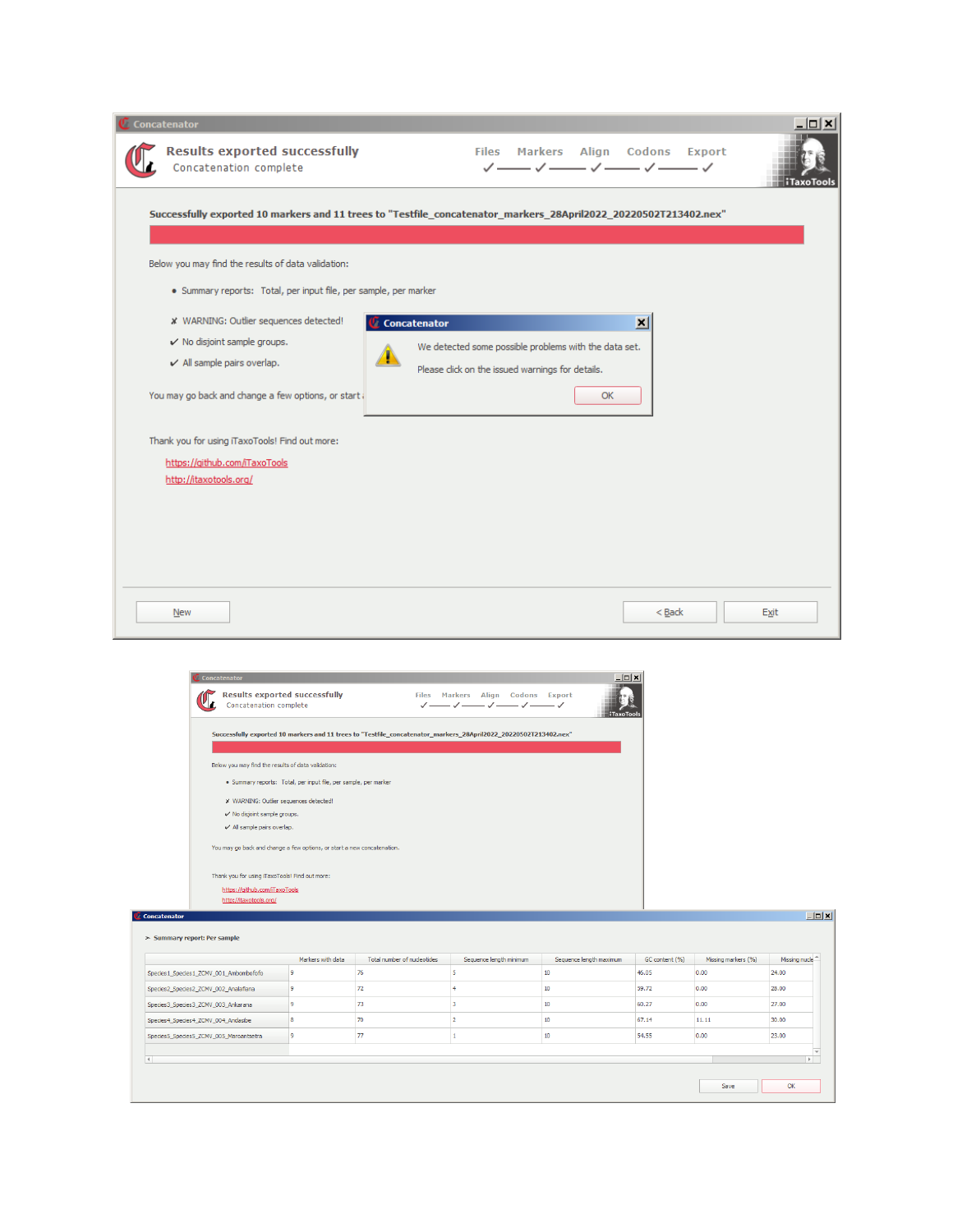# 2. MAFFTpy

#### **Example files provided:**

MAFFT\_examplefile.fas

MAFFT accepts Fasta files with nucleotide (or protein) sequences and aligns them. The example file provided contains a series of 16S rRNA sequences that include a hypervariable region, showing the power of MAFFT to align such complex sequences.

MAFFTPy is an offshoot of Concatenator, and provides in a dedicated executable a Python wrapper and GUI version of the original MAFFT program published by Katoh & Standley (2013).

This program performs multiple sequence alignments and in our experience is particularly suitable to align complicated data sets, e.g. of ribosomal RNA genes containing hypervariable (loop) regions. For iTaxoTools, our Python wrapper includes only a part of the original functionality of MAFFT – if you need the full performance of the program, we recommend to use the original version. However, for most routine alignment applications, MAFFTpy should be a suitable tool.

Input files can be selected using the "Open" button in the upper lines of symbols of the GUI, or by drag-and-drop. To execute the program, press the "Run" button in the upper line of buttons. The program will show the progress of the analysis in the window, and upon completion will show the resulting alignment in the window on the right. Upon completion, press the "Save" button to save the alignment.

Of the various alignment strategies of MAFFT, this Python wrapper only implements two:

► FFT-NS1, a fast progressive method that is able to align large sets of sequences (>2000),

► and G-INS-i, a thorough method that performs well also with sequences such as rRNA genes with constant and hypervariable regions.

► It also is possible to choose "Auto" and let the program determine the most suitable alignment strategy.

For more detailed information on the MAFFT algorithms, consult the program's webpage: <https://mafft.cbrc.jp/alignment/software/algorithms/algorithms.html>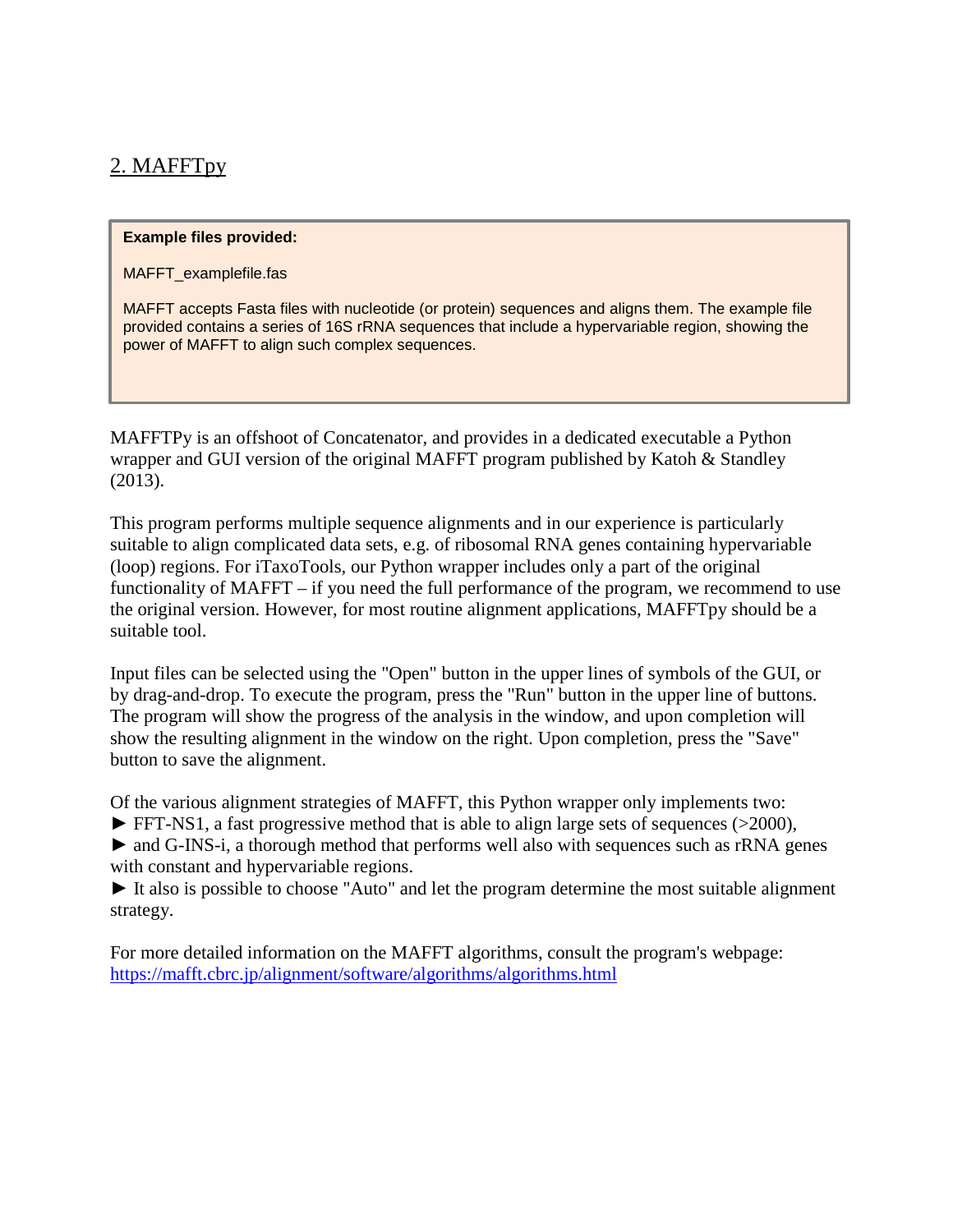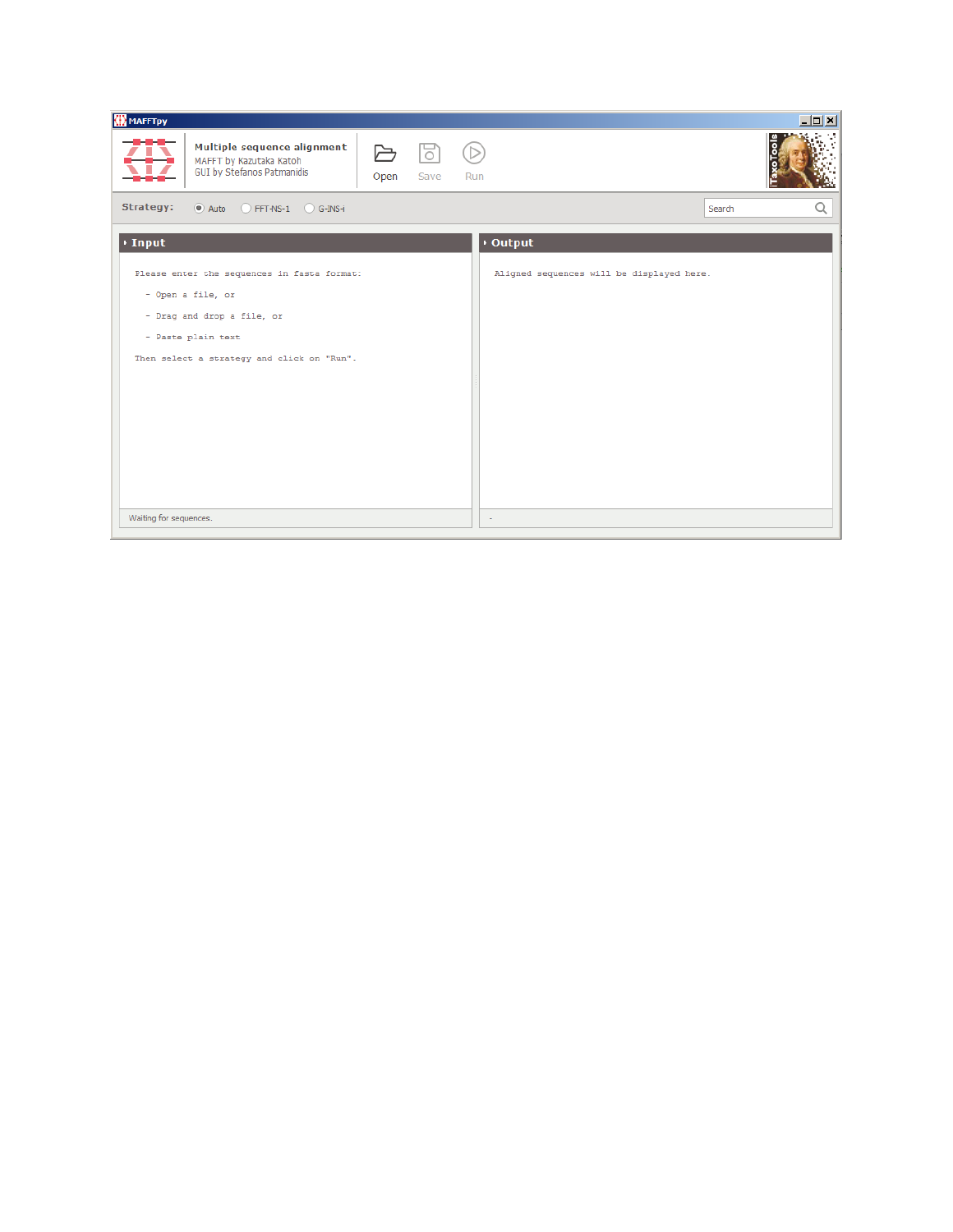# 2. FastTreePy

#### **Example files provided:**

FastTree\_examplefile.fas

The example file is a Fasta file with a large number of pre-aligned nucleotide sequences that can be uploaded to FastTreePy to test the speed of the program.

FastTreePy is an offshoot of Concatenator, and provides in a dedicated executable a Python wrapper and GUI version of the original FastTree program published by Price et al. (2010). This program can be used to calculate at high speed phylogenetic trees using the "approximatelymaximum-likelihood" approach described on the FastTree website and in the respective publications. For additional options, remember you can always hover over the respective parts of the menu to get additional explanations. Also consult the website for more detailed insights: <http://www.microbesonline.org/fasttree/>

FastTree can calculate node support values as SH-like local supports (SH standing for the Shimodaira-Hasegawa test), but this option can be deselected.

FastTree accepts input files in Fasta and Phylip formats. Sequences must be aligned, and sequence names sanitized (no blanks or special characters in sequence names – you can use Concatenator or DNAconvert to seamlessly adjust sequence files accordingly).

You can choose between the JC and GTR substitution models.

A main advantage of FastTree is its speed, potentially several orders of magnitude faster than programs relying on full likelihood calculations. The program can handle alignments of up to a million of sequences in a reasonable amount of time and memory.

Input files can be selected using the "Open" button in the upper lines of symbols of the GUI, or by drag-and-drop. To execute the program, press the "Run" button in the upper line of buttons. The program will show the progress of the analysis in the window. Upon completion, press the "Save" button to save the tree (in Newick format).

For more in-depth explanations of the FastTree algorithm and the different options, see the original website of the FastTree developers: <http://www.microbesonline.org/fasttree/>